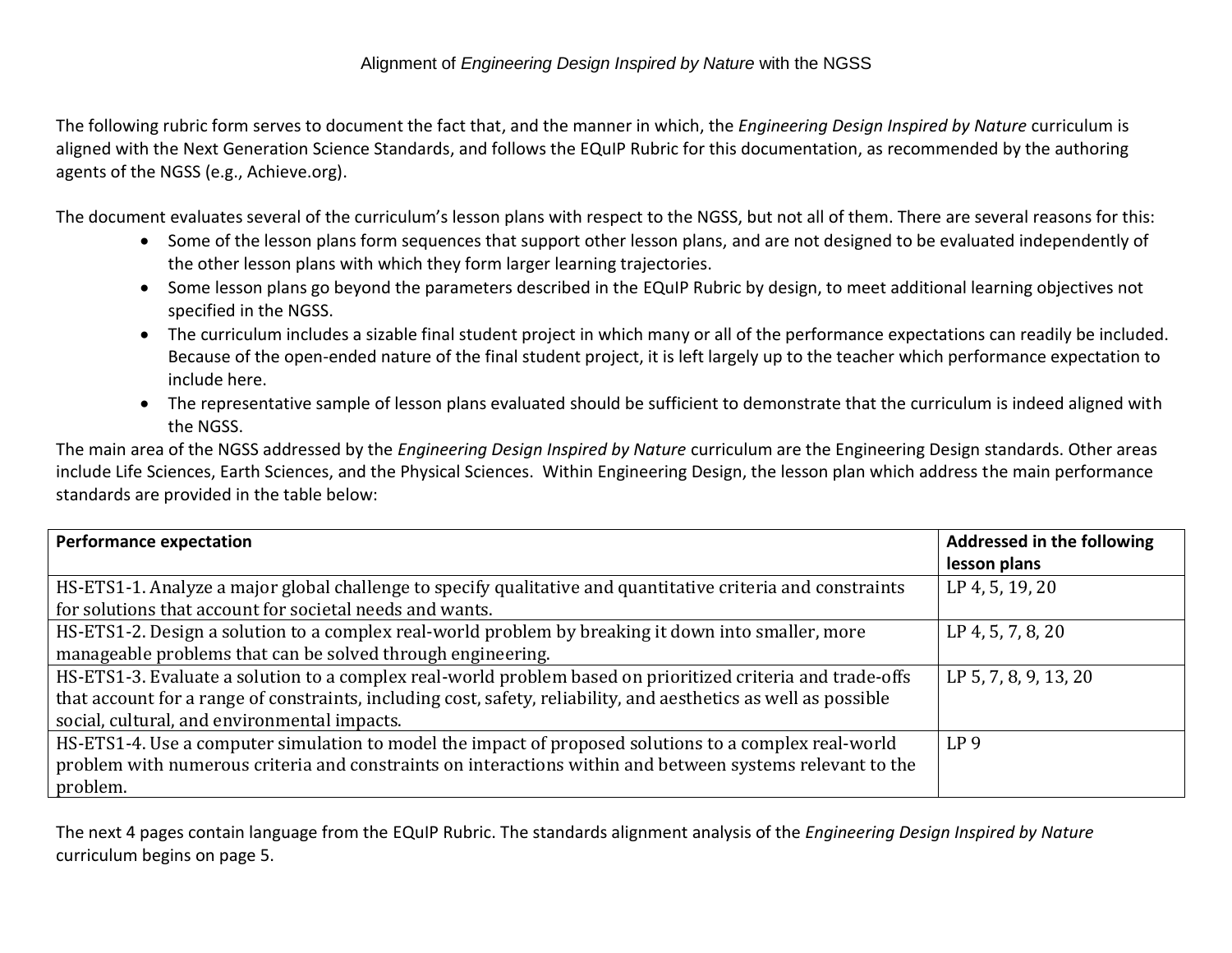







#### *EQuIP Rubric for Lessons & Units: Science*

#### **Introduction**

The Educators Evaluating the Quality of Instructional Products (EQuIP) Rubric for science provides criteria by which to measure the alignment and overall quality of lessons and units with respect to the Next Generation Science Standards (NGSS). The purposes of the rubric and review process are to: (1) review existing lessons and units to determine what revisions are needed; (2) provide constructive criterion-based feedback and suggestions for improvement to developers; (3) identify exemplars/models for teachers' use within and across states; and (4) to inform the development of new lessons and units.

To effectively apply this rubric, an understanding of the National Research Council's *A Framework for K–12 Science Education and the Next Generation Science Standards*, including the NGSS shifts (appendix A of the NGSS), is needed. Unlike the EQuIP Rubrics for mathematics and ELA, there is not a category in the science rubric for shifts. Over the course of the rubric development, writers and reviewers noted that the shifts fit naturally into the other three categories. For example, the blending of the three-dimensions, or three-dimensional learning, is addressed in each of the three categories; coherence is addressed in the first two categories; connections to the Common Core State Standards is addressed in the first category; etc. Each category includes criteria by which to evaluate the integration of engineering, when included in a lesson or unit, through practices or disciplinary core ideas. Another difference between the EQuIP Rubrics from mathematics and ELA is in the name of the categories; the rubric for science refers to them simply as *categories*, whereas the math and ELA rubrics refer to the categories as dimensions. This distinction was made because the Next Generation Science Standards already uses the term *dimensions* to refer to practices, disciplinary core ideas, and crosscutting concepts.

The architecture of the NGSS is significantly different from other sets of standards. The three dimensions, crafted into performance expectations, describe what is to be assessed following instruction and therefore are the measure of proficiency. A lesson or unit may provide opportunities for students to demonstrate performance of practices connected with their understanding of core ideas and crosscutting concepts as foundational pieces. This three-dimensional learning leads toward eventual mastery of performance expectations. In this scenario, quality materials should clearly describe or show how the lesson or unit works coherently with previous and following lessons or units to help build toward eventual mastery of performance expectations. The term *element* is used in the rubric to represent the relevant, bulleted practices, disciplinary core ideas, and crosscutting concepts that are articulated in the foundation boxes of the standards as well as the in the NGSS appendices on each dimension. Given the understanding that a lesson or unit may include the blending of practices, disciplinary core ideas, and crosscutting concepts that are not identical to the combination of practices, disciplinary core ideas, and crosscutting concepts in a performance expectation, the new term *elements* was needed to describe these smaller units of the three dimensions. Although it is unlikely that a single lesson would provide adequate opportunities for a student to demonstrate proficiency on every dimension of a performance expectation, high-quality units are more likely to provide these opportunities to demonstrate proficiency on one or more performances expectations.

There is a recognition among educators that curriculum and instruction will need to shift with the adoption of the NGSS, but there is currently a lack of NGSS-aligned materials. The power of the rubric is in the feedback and suggestions for improvement it provides curriculum developers and the productive conversations educators have while evaluating materials (i.e., the review process). For curriculum developers, the rubric and review process provide evidence on the quality and alignment of a lesson or unit to the NGSS. Additionally, the rubric and review process generate suggestions for improvement on how materials can be further improved and more closely aligned to the NGSS. As more NGSS lessons and units are developed, this rubric may change to meet the evolving needs of supporting both educators in evaluating materials and developers in the modification and creation of materials. Additionally, support materials will be developed to complement the use of this rubric, such as a professional development guide, a criterion discussion guide, and publishers' criteria that will be more focused on textbooks and comprehensive curriculums.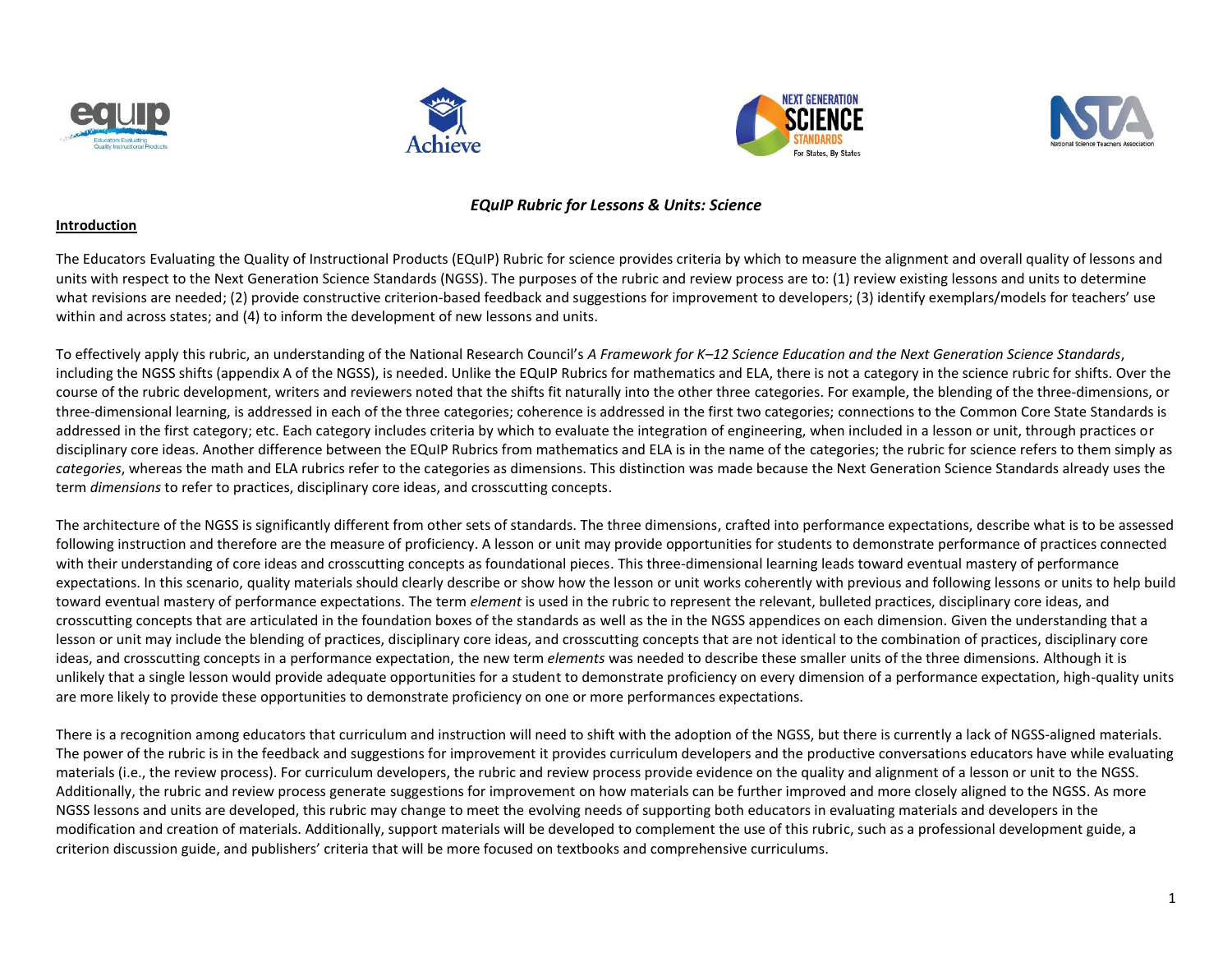#### **Directions**

The first step in the review process is to become familiar with the rubric, the lesson or unit, and the practices, disciplinary core ideas, and crosscutting concepts targeted in the lesson or unit. The three categories in the rubric correspond to: alignment to the NGSS, instructional supports, and monitoring student progress. Specific criteria within each category should be considered separately as part of the complete review process and are used to provide sufficient information for determination of overall quality of the lesson or unit. For the purposes of using the rubric, a lesson is defined as: a coherent set of instructional activities and assessments aligned to the NGSS that may extend over a few to several class periods or days and a unit is defined as: coherent set of lessons aligned to the NGSS that extend over a longer period of time.

Also important to the review process is feedback and suggestions for improvement to the developer of the resource. For this purpose a set of response forms is included so that the reviewer can effectively provide criterion-based feedback and suggestions for improvement for each category. The response forms correspond to the criteria of the rubric. Evidence for each criterion must be identified and documented and criterion-based feedback and suggestions for improvement should be given to help improve the lesson or unit.

While it is possible for the rubric to be applied by an individual, the quality review process works best with a team of reviewers, as a collaborative process, with the individuals recording their thoughts and then discussing with other team members before finalizing their feedback and suggestions for improvement. Discussions should focus on understanding all reviewers' interpretations of the criteria and the evidence they have found. The goal of the process is to eventually calibrate responses across reviewers and to move toward agreement about quality with respect to the NGSS. Commentary needs to be constructive, with all lessons or units considered "works in progress." Reviewers must be respectful of team members and the resource contributor. Contributors should see the review process as an opportunity to gather feedback and suggestions for improvement rather than to advocate for their work. All feedback and suggestions for improvement should be criterion-based and have supporting evidence from the lesson or unit cited.

*Note: This rubric will eventually have scoring guidelines for each category, as well as for an overall rating. However, given the current lack of NGSS-aligned materials, rather than focusing on ratings at this point in time, the focus should be on becoming familiar with the rubric and using it to provide criterion-based feedback and suggestions for improvement to developers and make revisions to existing materials.* 

#### **Step 1 – Review Materials**

The first step in the review process is to become familiar with the rubric, the lesson or unit, and the practices, disciplinary core ideas, and crosscutting concepts targeted in the lesson or unit.

- Review the rubric and record the grade and title of the lesson or unit on the response form.
- Scan to see what the lesson or unit contains, what practices, disciplinary core ideas, and crosscutting concepts are targeted, and how it is organized.
- Read key materials related to instruction, assessment, and teacher guidance.

#### **Step 2 – Apply Criteria in Category I: Alignment to the NGSS**

The second step is to evaluate the lesson or unit using the criteria in the first category, first individually and then as a team.

- Closely examine the lesson or unit through the "lens" of each criterion in the first category of the response form.
- Individually check each criterion on the response form for which clear and substantial evidence is found and record the evidence and reasoning.
- As a team, discuss criteria for which clear and substantial evidence is found, as well as criterion-based suggestions for specific improvements that might be needed to meet criteria.

*If the lesson or unit is not closely aligned to the Next Generation Science Standards, it may not be appropriate to move on to the second and third categories. Professional judgment should be used when weighing the individual criterion. For example, a lesson without crosscutting concepts explicitly called out may be easier to revise than one without appropriate disciplinary core ideas; such a difference may determine whether reviewers believe the lesson merits continued evaluation or not.*

#### **Step 3 – Apply Criteria in Categories II and III: Instructional Supports and Monitoring Student Progress**

The third step is to evaluate the lesson or unit using the criteria in the second and third categories, first individually and then as a group.

Closely examine the lesson or unit through the "lens" of each criterion in the second and third categories of the response form.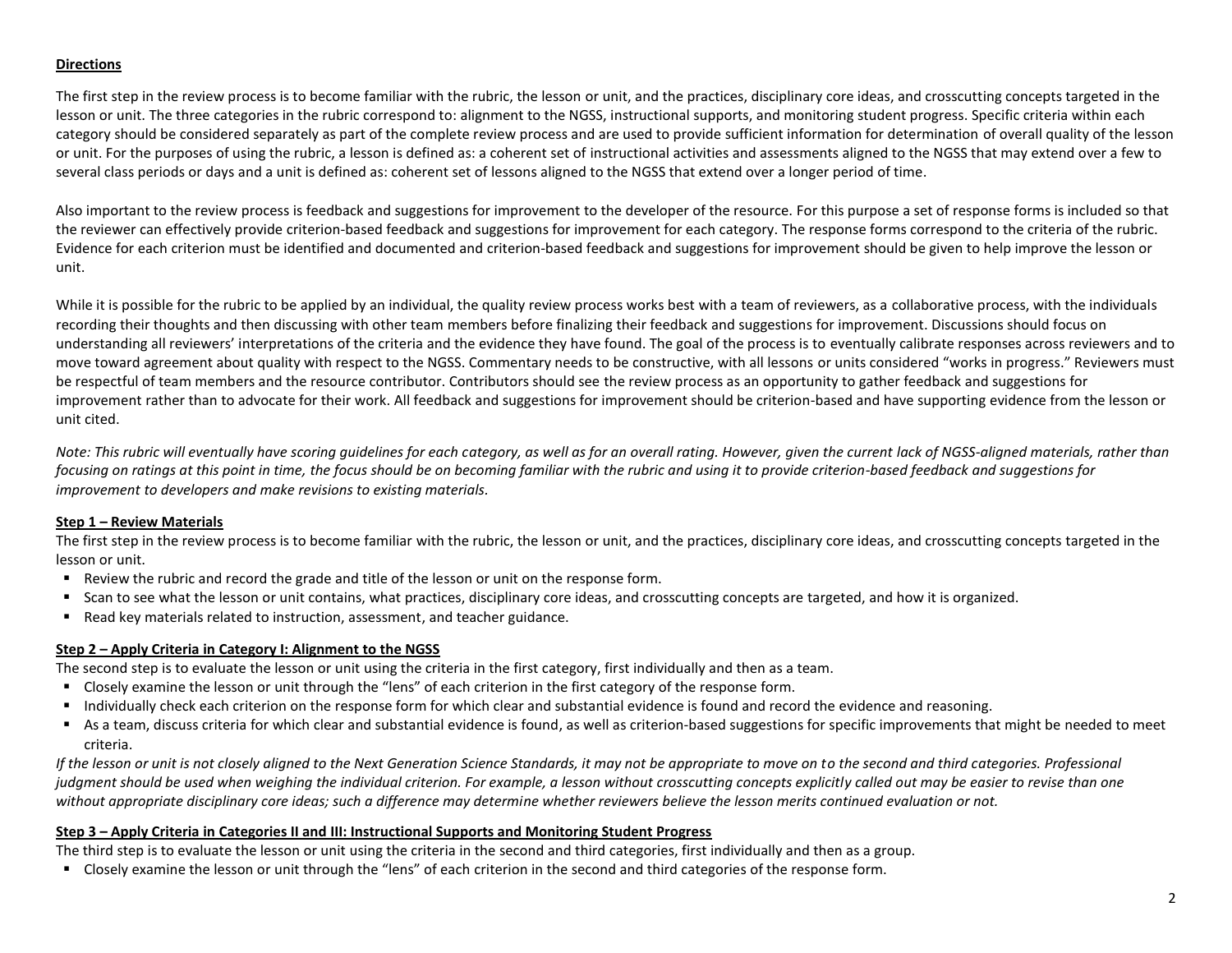- Individually check each criterion on the response form for which clear and substantial evidence is found and record the evidence and reasoning.
- As a team, discuss criteria for which clear and substantial evidence is found, as well as criterion-based suggestions for specific improvements that might be needed to meet criteria.

*When working in a group, teams may choose to compare ratings after each category or delay conversation until each person has rated and recorded input for the two remaining categories. Complete consensus among team members is not required but discussion is a key component of the review process.*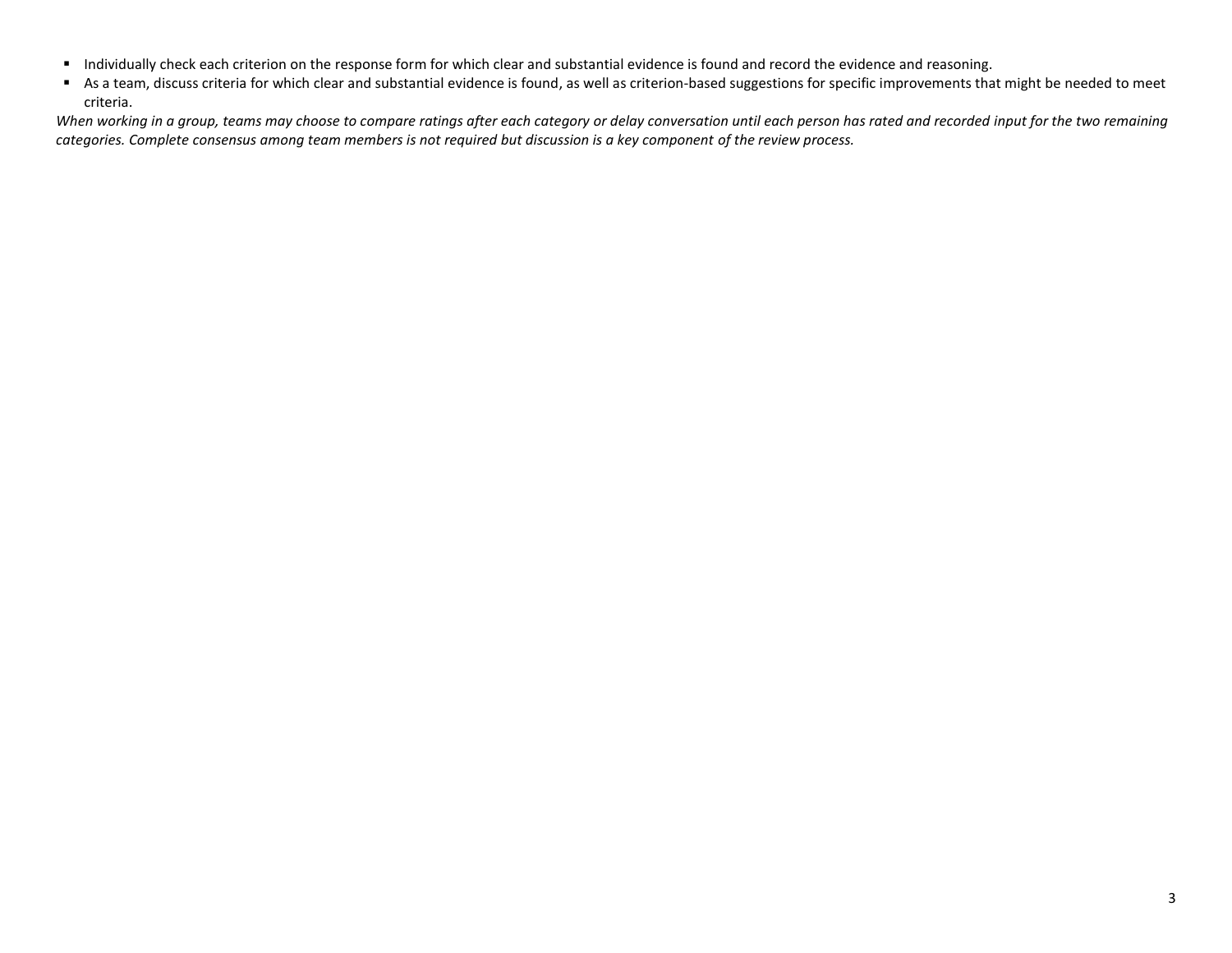







# *EQuIP Rubric for Lessons & Units: Science*

| I. Alignment to the NGSS                                                                                                                                                                                                                                                                                                                                                                                                                                                                                                                                                                                                                                                                                                                                       | II. Instructional Supports                                                                                                                                                                                                                                                                                                                                                                                                                                                                                                                                                                                                                                                                                                                                                                                                                                                                                                                                                                                                                                                                                                                                                                                                                                                                                                                                                          | <b>III. Monitoring Student Progress</b>                                                                                                                                                                                                                                                                                                                                                                                                                                                                                                                                                                                                                                                              |
|----------------------------------------------------------------------------------------------------------------------------------------------------------------------------------------------------------------------------------------------------------------------------------------------------------------------------------------------------------------------------------------------------------------------------------------------------------------------------------------------------------------------------------------------------------------------------------------------------------------------------------------------------------------------------------------------------------------------------------------------------------------|-------------------------------------------------------------------------------------------------------------------------------------------------------------------------------------------------------------------------------------------------------------------------------------------------------------------------------------------------------------------------------------------------------------------------------------------------------------------------------------------------------------------------------------------------------------------------------------------------------------------------------------------------------------------------------------------------------------------------------------------------------------------------------------------------------------------------------------------------------------------------------------------------------------------------------------------------------------------------------------------------------------------------------------------------------------------------------------------------------------------------------------------------------------------------------------------------------------------------------------------------------------------------------------------------------------------------------------------------------------------------------------|------------------------------------------------------------------------------------------------------------------------------------------------------------------------------------------------------------------------------------------------------------------------------------------------------------------------------------------------------------------------------------------------------------------------------------------------------------------------------------------------------------------------------------------------------------------------------------------------------------------------------------------------------------------------------------------------------|
| The lesson or unit aligns with the conceptual shifts of<br>the NGSS:<br>A. Grade-appropriate elements of the science and<br>engineering practice(s), disciplinary core idea(s),<br>and crosscutting concept(s), work together to<br>support students in three-dimensional learning to<br>make sense of phenomena and/or to design<br>solutions to problems.<br>i. Provides opportunities to develop and use<br>specific elements of the practice(s) to make<br>sense of phenomena and/or to design solutions<br>to problems.<br>ii. Provides opportunities to develop and use<br>specific elements of the disciplinary core idea(s)<br>to make sense of phenomena and/or to design<br>solutions to problems.<br>iii. Provides opportunities to develop and use | The lesson or unit supports instruction and learning for all students:<br>A. Engages students in authentic and meaningful scenarios that reflect the practice of<br>science and engineering as experienced in the real world and that provide students with a<br>purpose (e.g., making sense of phenomena and/or designing solutions to problems).<br>i. The context, including phenomena, questions, or problems, motivates students to<br>engage in three-dimensional learning.<br>ii. Provides students with relevant phenomena (either firsthand experiences or through<br>representations) to make sense of and/or relevant problems to solve.<br>iii. Engages students in multiple practices that work together with disciplinary core ideas<br>and crosscutting concepts to support students in making sense of phenomena and/or<br>designing solutions to problems.<br>iv. Provides opportunities for students to connect their explanation of a phenomenon<br>and/or their design solution to a problem to their own experience.<br>v. When engineering performance expectations are included, they are used along with<br>disciplinary core ideas from physical, life, or earth and space sciences.<br>B. Develops deeper understanding of the practices, disciplinary core ideas, and crosscutting<br>concepts by identifying and building on students' prior knowledge. | The lesson or unit supports monitoring student<br>progress:<br>A. Elicits direct, observable evidence of three-<br>dimensional learning by students using<br>practices with core ideas and crosscutting<br>concepts to make sense of phenomena<br>and/or to design solutions.<br>B. Formative assessments of three-dimensional<br>learning are embedded throughout the<br>instruction.<br>C. Includes aligned rubrics and scoring<br>guidelines that provide guidance for<br>interpreting student performance along the<br>three dimensions to support teachers in (a)<br>planning instruction and (b) providing<br>ongoing feedback to students.<br>D. Assessing student proficiency using methods, |
| specific elements of the crosscutting concept(s)<br>to make sense of phenomena and/or to design<br>solutions to problems.<br>iv. The three dimensions work together to support<br>students to make sense of phenomena and/or<br>to design solutions to problems.<br>A unit or longer lesson will also:<br>B. Lessons fit together coherently targeting a set of<br>performance expectations.<br>i. Each lesson links to previous lessons and<br>provides a need to engage in the current lesson.<br>ii. The lessons help students develop proficiency on<br>a targeted set of performance expectations.<br>C. Where appropriate, disciplinary core ideas from<br>different disciplines are used together to explain                                            | C. Uses scientifically accurate and grade-appropriate scientific information, phenomena,<br>and representations to support students' three-dimensional learning.<br>D. Provides opportunities for students to express, clarify, justify, interpret, and represent<br>their ideas and respond to peer and teacher feedback orally and/or in written form as<br>appropriate to support student's three-dimensional learning.<br>E. Provides guidance for teachers to support differentiated instruction in the classroom so<br>that every student's needs are addressed by including:<br>i. Suggestions for how to connect instruction to the students' home, neighborhood,<br>community and/or culture as appropriate.<br>ii. Appropriate reading, writing, listening, and/or speaking alternatives (e.g., translations,<br>picture support, graphic organizers) for students who are English language learners,<br>have special needs, or read well below the grade level.<br>iii. Suggested extra support (e.g., phenomena, representations, tasks) for students who<br>are struggling to meet the performance expectations.<br>iv. Extensions for students with high interest or who have already met the performance<br>expectations to develop deeper understanding of the practices, disciplinary core<br>ideas, and crosscutting concepts.                                    | vocabulary, representations, and examples<br>that are accessible and unbiased for all<br>students.<br>A unit or longer lesson will also:<br>E. Includes pre-, formative, summative, and self-<br>assessment measures that assess three-<br>dimensional learning.<br>F. Provides multiple opportunities for students<br>to demonstrate performance of practices<br>connected with their understanding of<br>disciplinary core ideas and crosscutting<br>concepts and receive feedback.                                                                                                                                                                                                                |
| phenomena.<br>D. Where appropriate, crosscutting concepts are used<br>in the explanation of phenomena from a variety of<br>disciplines.<br>E. Provides grade-appropriate connection(s) to the<br>Common Core State Standards in Mathematics<br>and/or English Language Arts & Literacy in<br>History/Social Studies, Science and Technical<br>Subjects.                                                                                                                                                                                                                                                                                                                                                                                                        | A unit or longer lesson will also:<br>F. Provides guidance for teachers throughout the unit for how lessons build on each other<br>to support students developing deeper understanding of the practices, disciplinary core<br>ideas, and crosscutting concepts over the course of the unit.<br>G. Provides supports to help students engage in the practices as needed and gradually<br>adjusts supports over time so that students are increasingly responsible for making<br>sense of phenomena and/or designing solutions to problems.                                                                                                                                                                                                                                                                                                                                                                                                                                                                                                                                                                                                                                                                                                                                                                                                                                           | $\Delta$                                                                                                                                                                                                                                                                                                                                                                                                                                                                                                                                                                                                                                                                                             |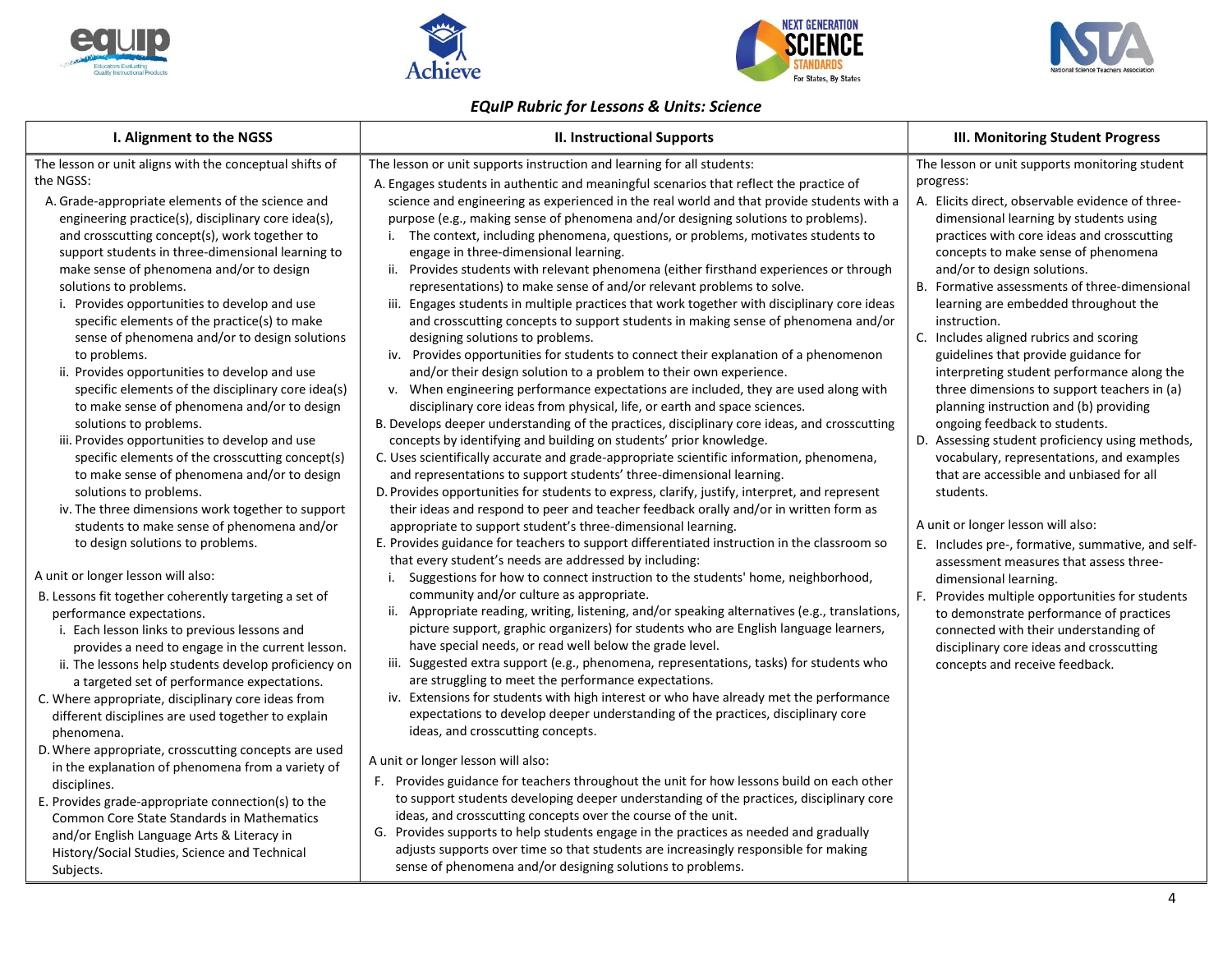







*EQuIP Rubric for Lessons & Units: Science*

# **Reviewer Name or ID:** The Center for Learning with Nature **Grade:** HS **Lesson/Unit Title:** LP4 Tutelage of Trees

Main performance expectations addressed:

# **HS-ETS1-1. Analyze a major global challenge to specify qualitative and quantitative criteria and constraints for solutions that account for societal needs and wants.**

Material safety is a major global challenge across all manufacturing, with implications for human health. Hence, material safety is a factor in societal needs and wants. In this lab, students qualitatively and quantitatively analyze material design for safety by using models to empirically test and evaluate three different design solutions to the concentration of mechanical stress in material.

# **HS-ETS1-2. Design a solution to a complex real-world problem by breaking it down into smaller, more manageable problems that can be solved through engineering.**

Ensuring the things we make do not fail is a complex, real-world problem. The things we make can be understood at various spatial scales and conceptual organization, e.g. (from smallest to biggest), chemical composition, material structure, component design, device architecture, and system interaction. The things we make can fail at any of these scales. A smaller, more manageable problem that is part of the bigger problem of failure focuses on the strength of the materials used in the things we make, and ensuring these do not fail. We can pursue a solution to the issue of material strength through engineering. In this lesson based on processes used by professional engineers, students consider the concentration of mechanical stress through different material structures (e.g., a notch with no fillet, a notch with a quarter-circle fillet, and a notch with a tree-based fillet).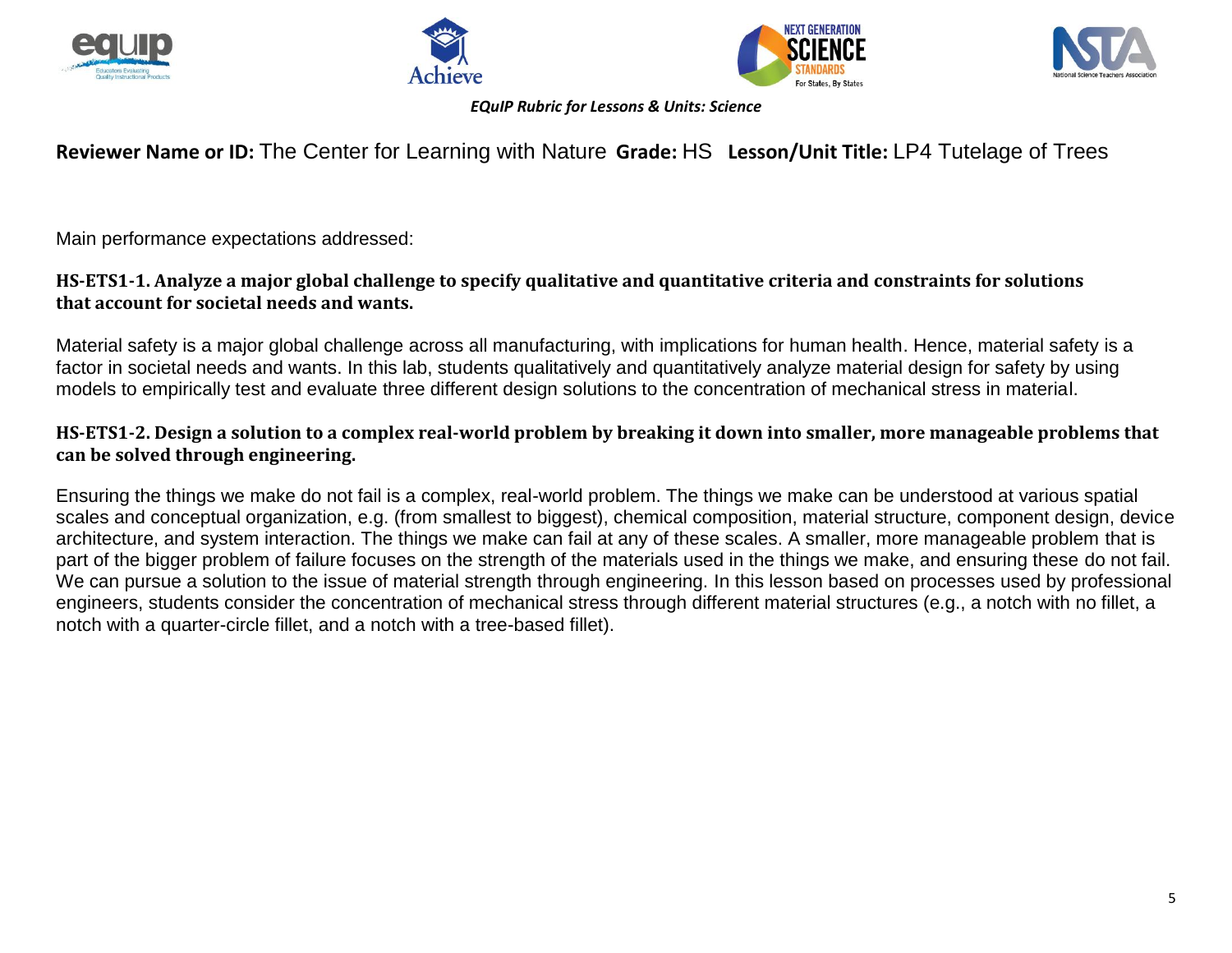## **I. Alignment to the NGSS**

The lesson or unit aligns with the conceptual shifts of the NGSS:

| Criteria                                                                                                                                                                                                                                                                                                                                                                        | Specific evidence from materials and reviewers' reasoning                                                                                                                                                                                                                                                                                                                                                                                                                                         |
|---------------------------------------------------------------------------------------------------------------------------------------------------------------------------------------------------------------------------------------------------------------------------------------------------------------------------------------------------------------------------------|---------------------------------------------------------------------------------------------------------------------------------------------------------------------------------------------------------------------------------------------------------------------------------------------------------------------------------------------------------------------------------------------------------------------------------------------------------------------------------------------------|
| A. Grade-appropriate elements of the science and engineering                                                                                                                                                                                                                                                                                                                    | Ai. Science and Engineering Practices                                                                                                                                                                                                                                                                                                                                                                                                                                                             |
| practice(s), disciplinary core idea(s), and crosscutting<br>concept(s), work together to support students in three-<br>dimensional learning to make sense of phenomena and/or to<br>design solutions to problems.<br>i. Provides opportunities to develop and use specific elements of<br>the practice(s) to make sense of phenomena and/or to design                           | In this lesson plan, students are involved in Asking Questions and Defining<br>Problems. They formulate questions such as, What is the most important attribute of<br>the things people engineer? What do we mean when we say something breaks for fails?<br>Why do things fail? What makes a material strong? They also use models to empirically<br>test and evaluate three different design solutions to the concentration of mechanical<br>stress in material notches. (HS-ETS1-1)            |
| solutions to problems.<br>ii. Provides opportunities to develop and use specific elements<br>of the disciplinary core idea(s) to make sense of phenomena<br>and/or to design solutions to problems.<br>iii. Provides opportunities to develop and use specific elements<br>of the crosscutting concept(s) to make sense of phenomena<br>and/or to design solutions to problems. | Students are also involved in Constructing Explanations and Designing Solutions.<br>Students design a solution to a complex, real-world problem through scientific<br>knowledge (i.e., an understanding of the mechanical forces acting on trees in wind) and<br>student-generated sources of evidence (i.e., morphological patterns in trees,<br>specifically the curvature at their bases, which have evolved an optimized design for<br>managing mechanical stress concentration). (HS-ETS1-2) |
| iv. The three dimensions work together to support students to<br>make sense of phenomena and/or to design solutions to<br>problems.                                                                                                                                                                                                                                             | Aii. Disciplinary Core Ideas<br>Students are involved in Defining and Delimiting Engineering Problems. Safety is a<br>major criteria and constraint placed on engineering design by society, and students<br>explore this issue in depth here (including in the homework assignment). (HS-ETS1-1)<br>Students optimize their design solution through the photoelastic stress-test<br>activities comparing stress concentration through different material structures. (HS-<br><b>ETS1-2)</b>      |
|                                                                                                                                                                                                                                                                                                                                                                                 | Aiii. Crosscutting Concepts<br>The interacting influences of science, engineering, and technology on society and<br>the natural world and vice versa are quite explicit here, particularly in how<br>understanding of how trees manage mechanical stress can inform our own engineering<br>and design approaches to material structure. (HS-ETS1-1)                                                                                                                                               |
|                                                                                                                                                                                                                                                                                                                                                                                 | Aiv. Dimensions Work Together<br>The lesson plan touches on all of the dimensions and elements above in a single,<br>cohesive discussion and set of activities exploring material structure.                                                                                                                                                                                                                                                                                                      |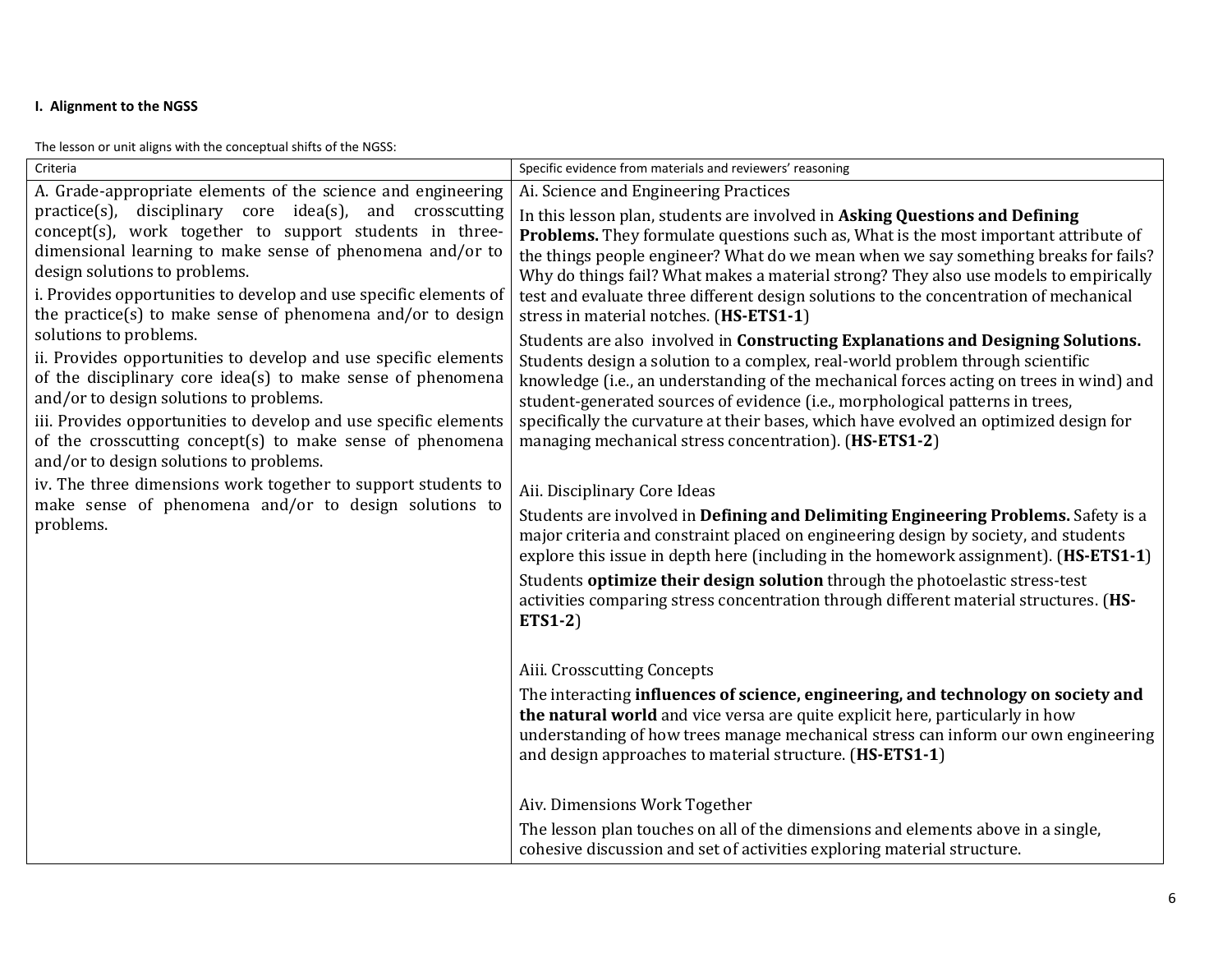| Criteria                                                            | Specific evidence from materials and reviewers' reasoning                                |
|---------------------------------------------------------------------|------------------------------------------------------------------------------------------|
| B. Lessons fit together coherently targeting a set of performance   | Bi. LP4 on material structure in trees builds specifically from LP3 on the topic of      |
| expectations.                                                       | fracture mechanics, and develops these ideas further with an examination of the          |
| i. Each lesson links to previous lessons and provides a need to     | mechanical attributes of trees.                                                          |
| engage in the current lesson.                                       | Bii. These lessons helps students develop proficiency specifically on performance        |
| ii. The lessons help students develop proficiency on a targeted set | expectations HS-ETS1-1, and HS-ETS1-2.                                                   |
| of performance expectations.                                        |                                                                                          |
| C. Where appropriate, disciplinary core ideas from different        | C. Discussion around the evolution of material structures effective at minimizing stress |
| disciplines are used together to explain phenomena.                 | concentrations connects with the life sciences core idea of adaption (LS4.C). The use of |
|                                                                     | physical models to examine stress concentrations connects with ETS1.B (Developing        |
|                                                                     | Possible Solutions). The use of photoelasticity connects with the physical sciences (HS- |
|                                                                     | PS4-5), specifically regarding wave properties (PS4.A) and Information Technologies      |
|                                                                     | and Instrumentation (PS4.C).                                                             |
| D. Where appropriate, crosscutting concepts are used in the         | D. This lesson plan activity provides an opportunity for detailed examination of         |
| explanation of phenomena from a variety of disciplines.             | different material structures for how they function under tensile stress, addressing a   |
|                                                                     | crosscutting concept about structure and function (HS-LS1-1). The lesson plan also       |
|                                                                     | connect with engineering, technology and applications of science, a crosscutting         |
|                                                                     | concept in Engineering Design (HS-ETS), in which engineers continuously modify           |
|                                                                     | technologies through application of engineering design processes to increase benefits    |
|                                                                     | and decrease costs and risk.                                                             |
| E. Provides grade-appropriate connection(s) to the Common Core      | TBD                                                                                      |
| State Standards in Mathematics and/or English Language Arts &       |                                                                                          |
| Literacy in History/Social Studies, Science and Technical Subjects. |                                                                                          |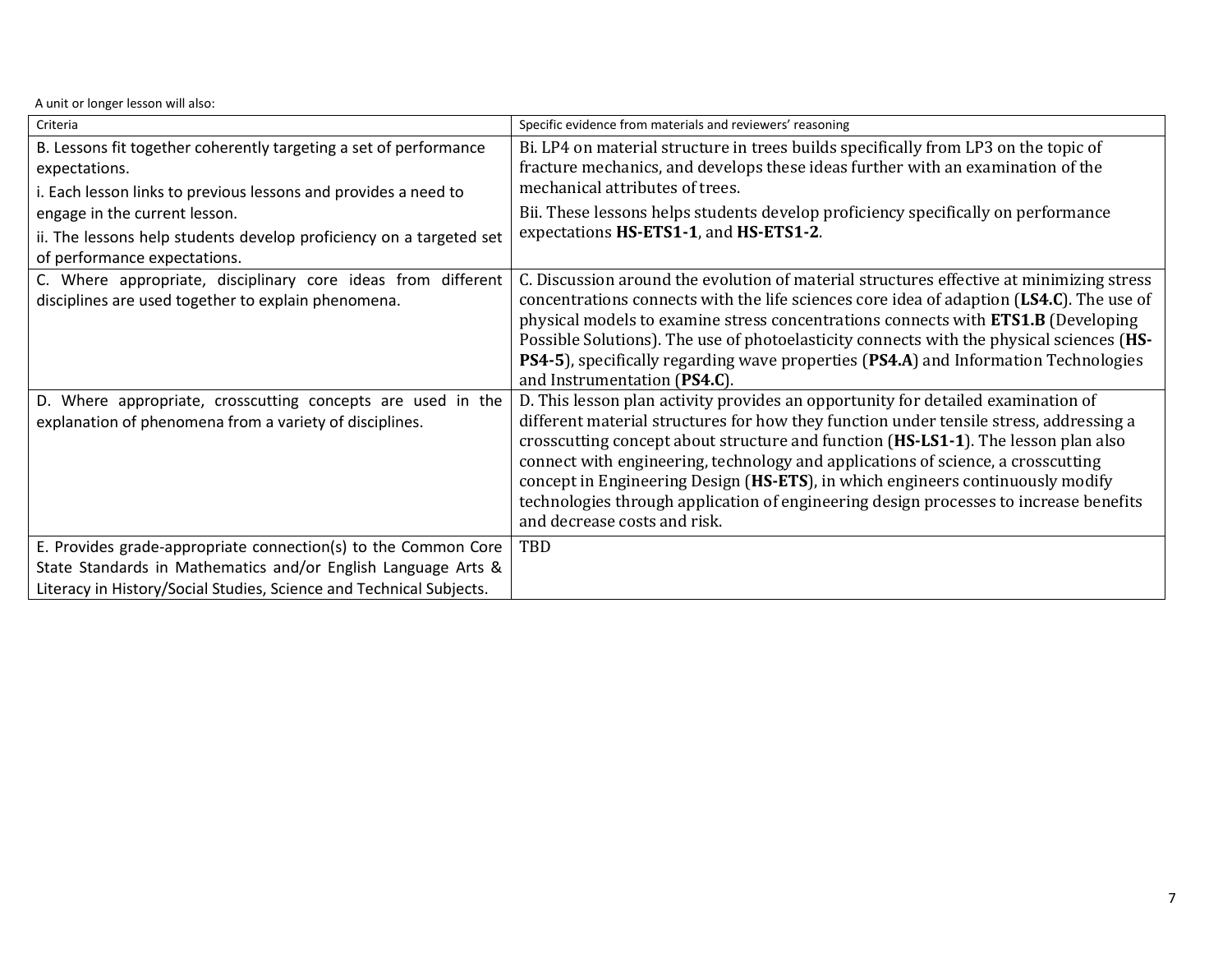## **II. Instructional Supports**

The lesson or unit supports instruction and learning for all students:

| Criteria                                                                                                                                                                                                                                                                                                                                                                                                                                                                                                                                                                                                                                                                                                                                                                                                                                                                                                                                                                                                                                                                                                                                        | Specific evidence from materials and reviewers' reasoning                                                                                                                                                                                                                                                                                                                                                                                                                                                                                                                                                                                                                                                                                                                                                                                                                                                                                                                                             |
|-------------------------------------------------------------------------------------------------------------------------------------------------------------------------------------------------------------------------------------------------------------------------------------------------------------------------------------------------------------------------------------------------------------------------------------------------------------------------------------------------------------------------------------------------------------------------------------------------------------------------------------------------------------------------------------------------------------------------------------------------------------------------------------------------------------------------------------------------------------------------------------------------------------------------------------------------------------------------------------------------------------------------------------------------------------------------------------------------------------------------------------------------|-------------------------------------------------------------------------------------------------------------------------------------------------------------------------------------------------------------------------------------------------------------------------------------------------------------------------------------------------------------------------------------------------------------------------------------------------------------------------------------------------------------------------------------------------------------------------------------------------------------------------------------------------------------------------------------------------------------------------------------------------------------------------------------------------------------------------------------------------------------------------------------------------------------------------------------------------------------------------------------------------------|
| A. Engages students in authentic and meaningful scenarios that reflect<br>the practice of science and engineering as experienced in the real world<br>and that provide students with a purpose (e.g., making sense of<br>phenomena and/or designing solutions to problems).<br>i. The context, including phenomena, questions, or problems, motivates<br>students to engage in three-dimensional learning.<br>ii. Provides students with relevant phenomena (either firsthand<br>experiences or through representations) to make sense of and/or<br>relevant problems to solve.<br>iii. Engages students in multiple practices that work together with<br>disciplinary core ideas and crosscutting concepts to support students in<br>making sense of phenomena and/or designing solutions to problems.<br>iv. Provides opportunities for students to connect their explanation of a<br>phenomenon and/or their design solution to a problem to their own<br>experience.<br>v. When engineering performance expectations are included, they are<br>used along with disciplinary core ideas from physical, life, or earth and<br>space sciences. | A. Material scientists and engineers have to address questions of material physical<br>performance in everything designed and manufactured. Testing of material stress and<br>designing items to adequately handle mechanical forces is a real world activity.<br>Moreover, the importance of ensuring materials do not fail is emphasized with real<br>life and dramatic examples, helping provide students with a sense of the importance<br>of this topic. The methods of testing material strength (i.e., photoelasticity and stress<br>tests) are used by modern material scientists. In addition, the method of Tensile<br>Triangles, based on curvatures found in trees, in order to optimize material notches<br>was developed by mechanical engineers and is used throughout the world in one form<br>or another. In addition, because the design solutions are derived from common<br>objects (trees) in the students' environment, these solutions are related to their own<br>experience. |
| B. Develops deeper understanding of the practices, disciplinary core<br>ideas, and crosscutting concepts by identifying and building on<br>students' prior knowledge.                                                                                                                                                                                                                                                                                                                                                                                                                                                                                                                                                                                                                                                                                                                                                                                                                                                                                                                                                                           | TBD                                                                                                                                                                                                                                                                                                                                                                                                                                                                                                                                                                                                                                                                                                                                                                                                                                                                                                                                                                                                   |
| C. Uses scientifically accurate and grade-appropriate scientific<br>information, phenomena, and representations to support students'<br>three-dimensional learning.                                                                                                                                                                                                                                                                                                                                                                                                                                                                                                                                                                                                                                                                                                                                                                                                                                                                                                                                                                             | These methods are scientifically based and grade-appropriate.                                                                                                                                                                                                                                                                                                                                                                                                                                                                                                                                                                                                                                                                                                                                                                                                                                                                                                                                         |
| D. Provides opportunities for students to express, clarify, justify,<br>interpret, and represent their ideas and respond to peer and teacher<br>feedback orally and/or in written form as appropriate to support<br>student's three-dimensional learning.                                                                                                                                                                                                                                                                                                                                                                                                                                                                                                                                                                                                                                                                                                                                                                                                                                                                                       | Students are encouraged to participate in discussions structured throughout the<br>lesson plan.                                                                                                                                                                                                                                                                                                                                                                                                                                                                                                                                                                                                                                                                                                                                                                                                                                                                                                       |
| E. Provides guidance for teachers to support differentiated instruction<br>in the classroom so that every student's needs are addressed by<br>including:<br>i. Suggestions for how to connect instruction to the students' home,<br>neighborhood, community and/or culture as appropriate.                                                                                                                                                                                                                                                                                                                                                                                                                                                                                                                                                                                                                                                                                                                                                                                                                                                      | Ei. Homework and examples reinforce connections outside the classroom.<br>Eii. The activity involves graphic forms.<br>Eiii. Various descriptions are provided to help struggling students.<br>Eiv. TBD                                                                                                                                                                                                                                                                                                                                                                                                                                                                                                                                                                                                                                                                                                                                                                                               |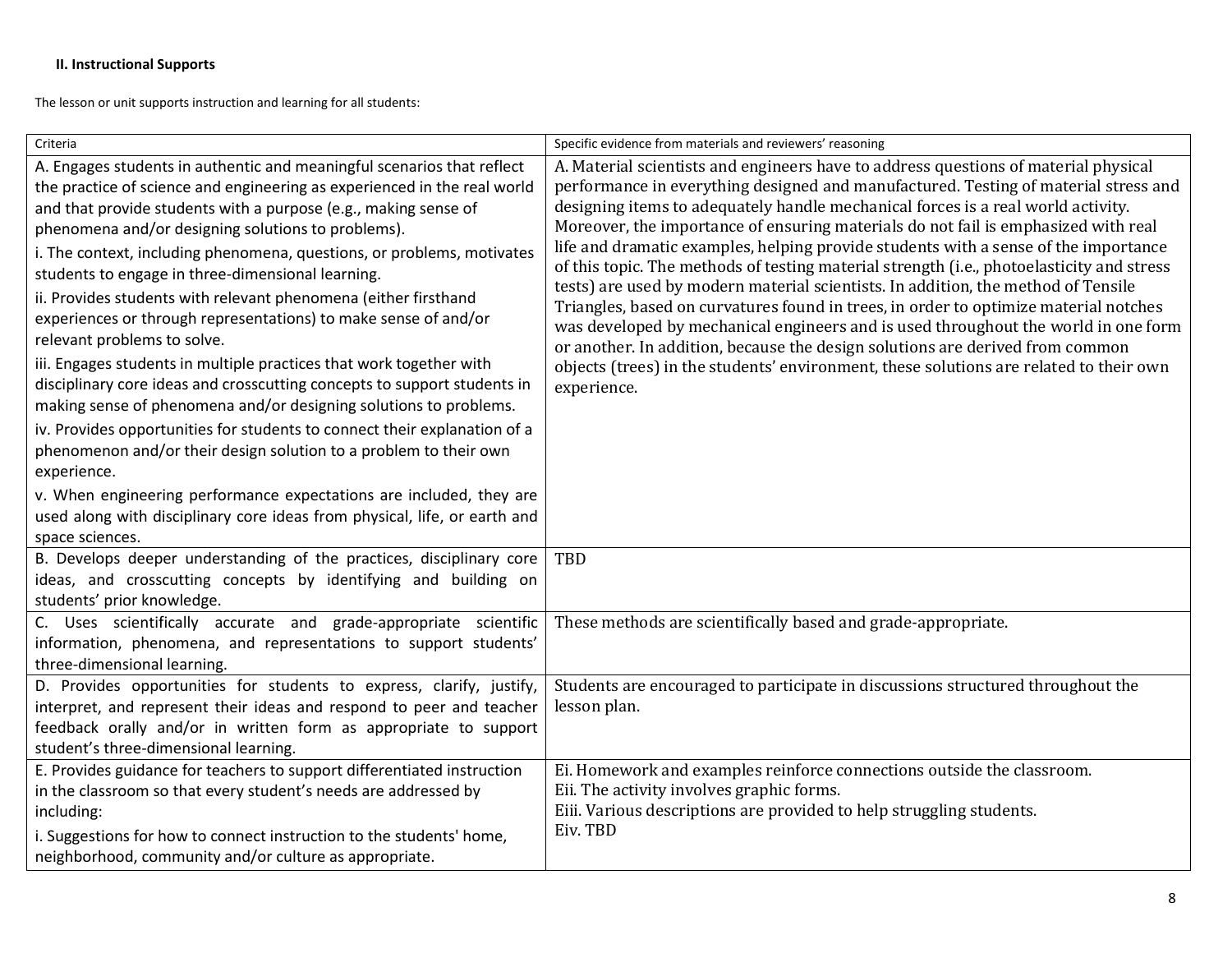| ii. Appropriate reading, writing, listening, and/or speaking alternatives<br>(e.g., translations, picture support, graphic organizers) for students who<br>are English language learners, have special needs, or read well below<br>the grade level. |  |
|------------------------------------------------------------------------------------------------------------------------------------------------------------------------------------------------------------------------------------------------------|--|
| iii. Suggested extra support (e.g., phenomena, representations, tasks)<br>for students who are struggling to meet the performance expectations.                                                                                                      |  |
| iv. Extensions for students with high interest or who have already met<br>the performance expectations to develop deeper understanding of the<br>practices, disciplinary core ideas, and crosscutting concepts.                                      |  |

| Criteria                                                                         | Specific evidence from materials and reviewers' reasoning               |
|----------------------------------------------------------------------------------|-------------------------------------------------------------------------|
| F. Provides guidance for teachers throughout the unit for how lessons build on   | This lesson on addressing mechanical stress builds clearly from the     |
| each other to support students developing deeper understanding of the            | previous one introducing fracture mechanics.                            |
| practices, disciplinary core ideas, and crosscutting concepts over the course of |                                                                         |
| the unit.                                                                        |                                                                         |
| G. Provides supports to help students engage in the practices as needed and      | The activities provide students the opportunity to understand phenomena |
| gradually adjusts supports over time so that students are increasingly           | and design solutions.                                                   |
| responsible for making sense of phenomena and/or designing solutions to          |                                                                         |
| problems.                                                                        |                                                                         |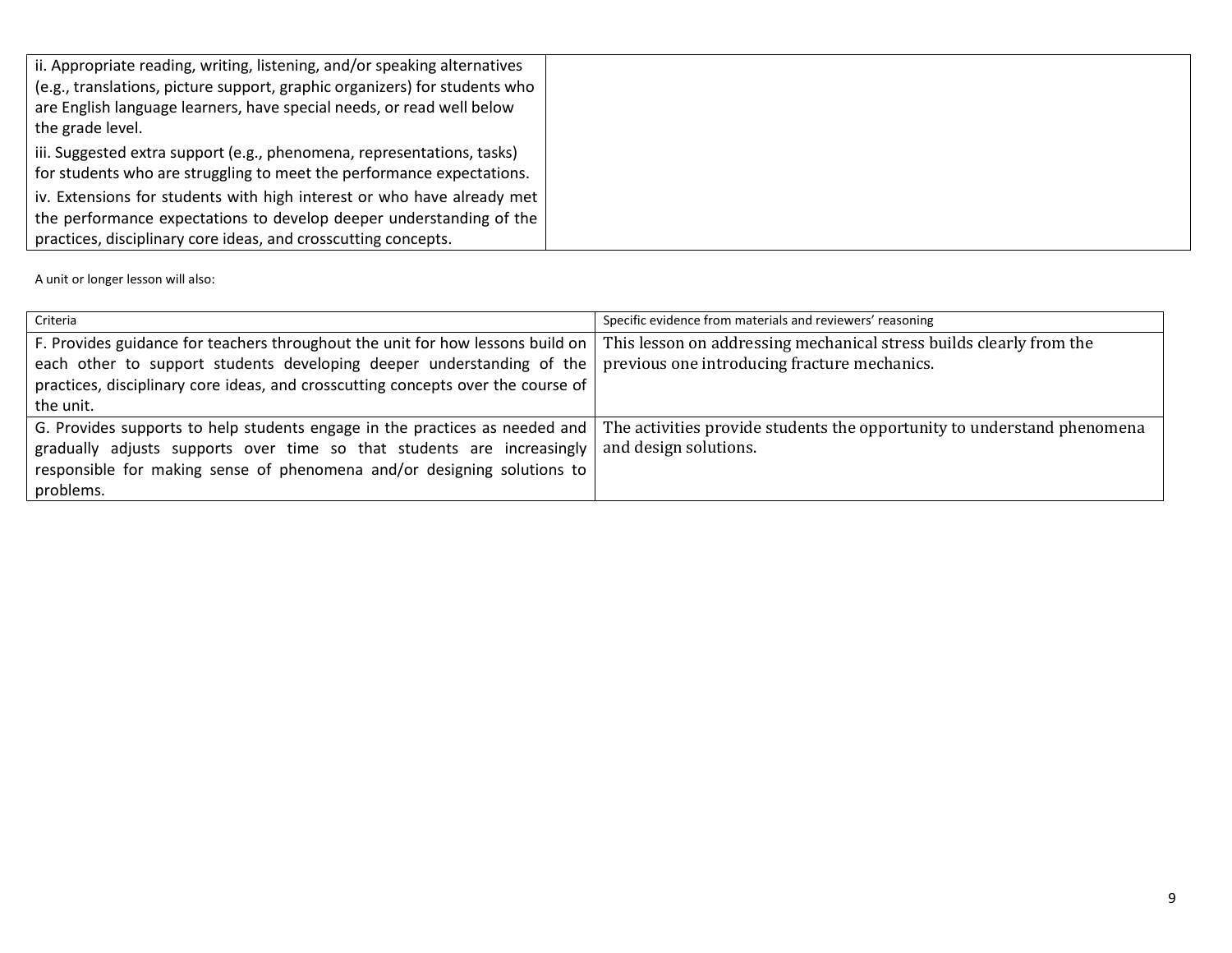# **III. Monitoring Student Progress**

The lesson or unit supports monitoring student progress:

| Criteria                                         | Specific evidence from materials and reviewers' reasoning                                                    |
|--------------------------------------------------|--------------------------------------------------------------------------------------------------------------|
| A. Elicits direct, observable evidence of three- | The activities of testing physical plastics of various structures provides this direct, observable evidence. |
| dimensional<br>learning by students using        |                                                                                                              |
| practices with core ideas and crosscutting       |                                                                                                              |
| concepts to make sense of phenomena and/or       |                                                                                                              |
| to design solutions.                             |                                                                                                              |
| B. Formative assessments of three-dimensional    | Informal formative assessments through discussions and activities are made available to the teacher for      |
| learning are embedded throughout the             | making formative assessments. The homework assignment also provides a formative assessment                   |
| instruction.                                     | opportunity.                                                                                                 |
| C. Includes aligned<br>rubrics and<br>scoring    | NA                                                                                                           |
| that<br>guidance<br>guidelines<br>provide<br>for |                                                                                                              |
| interpreting student performance along the       |                                                                                                              |
| three dimensions to support teachers in (a)      |                                                                                                              |
| planning instruction and (b) providing ongoing   |                                                                                                              |
| feedback to students.                            |                                                                                                              |
| D. Assessing student proficiency using methods,  | Homework assignment provides good assessment opportunities.                                                  |
| vocabulary, representations, and examples that   |                                                                                                              |
| are accessible and unbiased for all students.    |                                                                                                              |

| Criteria                                               | Specific evidence from materials and reviewers' reasoning                                                     |
|--------------------------------------------------------|---------------------------------------------------------------------------------------------------------------|
| E. Includes pre-, formative, summative, and            | Opportunities for assessment at all stages are included through discussions and activities in-class and after |
| self-assessment measures that assess three-            | school.                                                                                                       |
| dimensional learning.                                  |                                                                                                               |
| F. Provides multiple opportunities for students   Yes. |                                                                                                               |
| to demonstrate performance of practices                |                                                                                                               |
| connected with their understanding of                  |                                                                                                               |
| disciplinary core ideas and<br>crosscutting            |                                                                                                               |
| concepts and receive feedback.                         |                                                                                                               |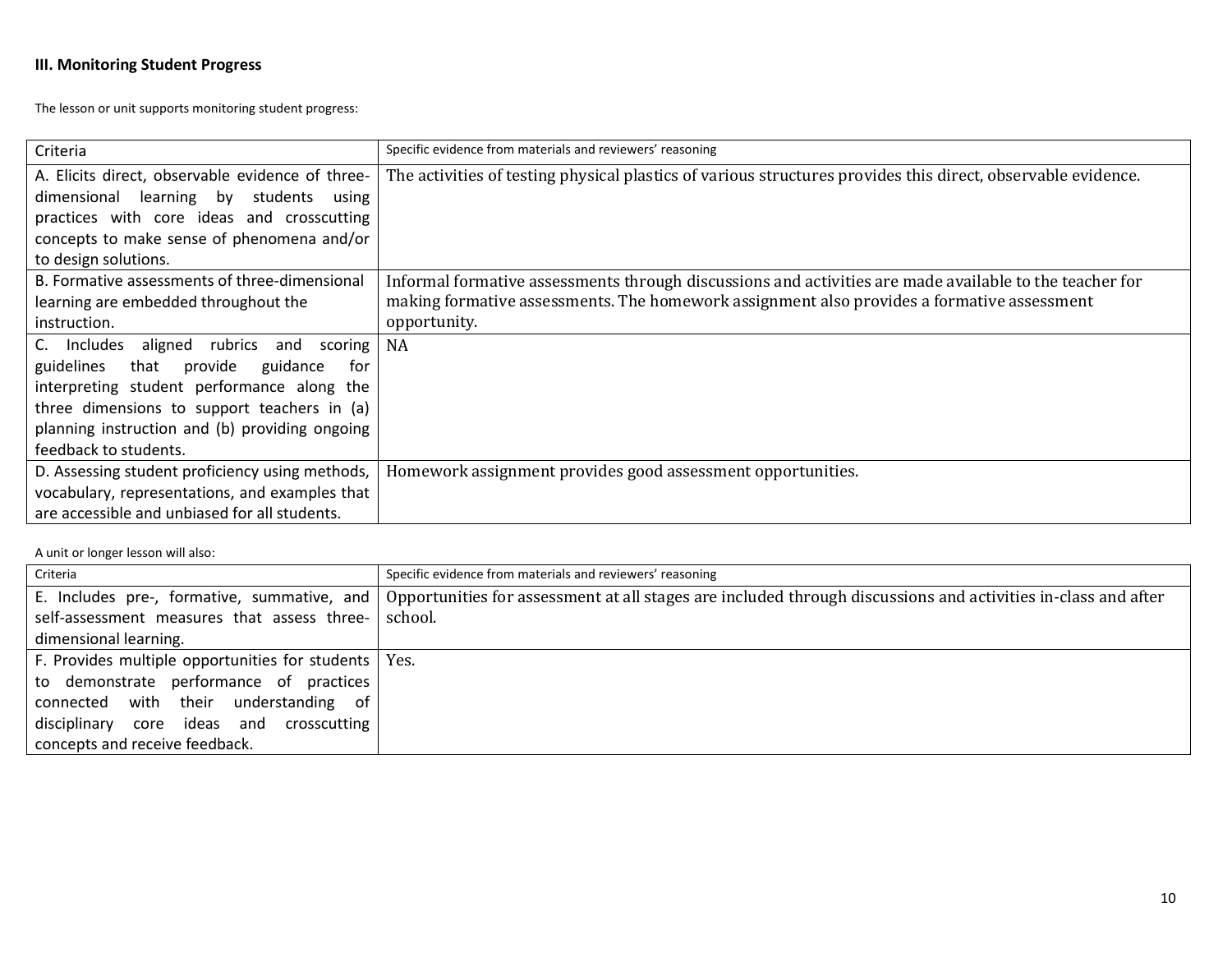# **Reviewer Name or ID:** The Center for Learning with Nature **Grade:** HS **Lesson/Unit Title:** LP5 Enlightened By Bones

Main performance expectations addressed:

## **HS-ETS1-1. Analyze a major global challenge to specify qualitative and quantitative criteria and constraints for solutions that account for societal needs and wants.**

Material efficiency is a major global challenge across all manufacturing, with implications for natural resources, energy, and environmental impacts. Hence, material efficiency is a factor in societal needs and wants. In this lab, students qualitatively and quantitatively analyze material design for efficiency and create design alternatives that take into account societal needs and wants.

# **HS-ETS1-2. Design a solution to a complex real-world problem by breaking it down into smaller, more manageable problems that can be solved through engineering.**

The use of raw material to make things is a complex real-world problem at the base of all physical engineering. Within this larger challenge, material efficiency is a smaller, more manageable problem that can be addressed through engineering. In this lesson based on processes used by professional engineers, students redesign common objects to be more materially efficient based on lessons learned from the growth processes of bones.

# **HS-ETS1-3. Evaluate a solution to a complex real-world problem based on prioritized criteria and trade-offs that account for a range of constraints, including cost, safety, reliability, and aesthetics as well as possible social, cultural, and environmental impacts.**

Students evaluate two different design solutions addressing the complex real-world problem of material efficiency. Criteria and tradeoffs considered include cost, safety, reliability, aesthetics, and possible social, cultural, and environmental impacts.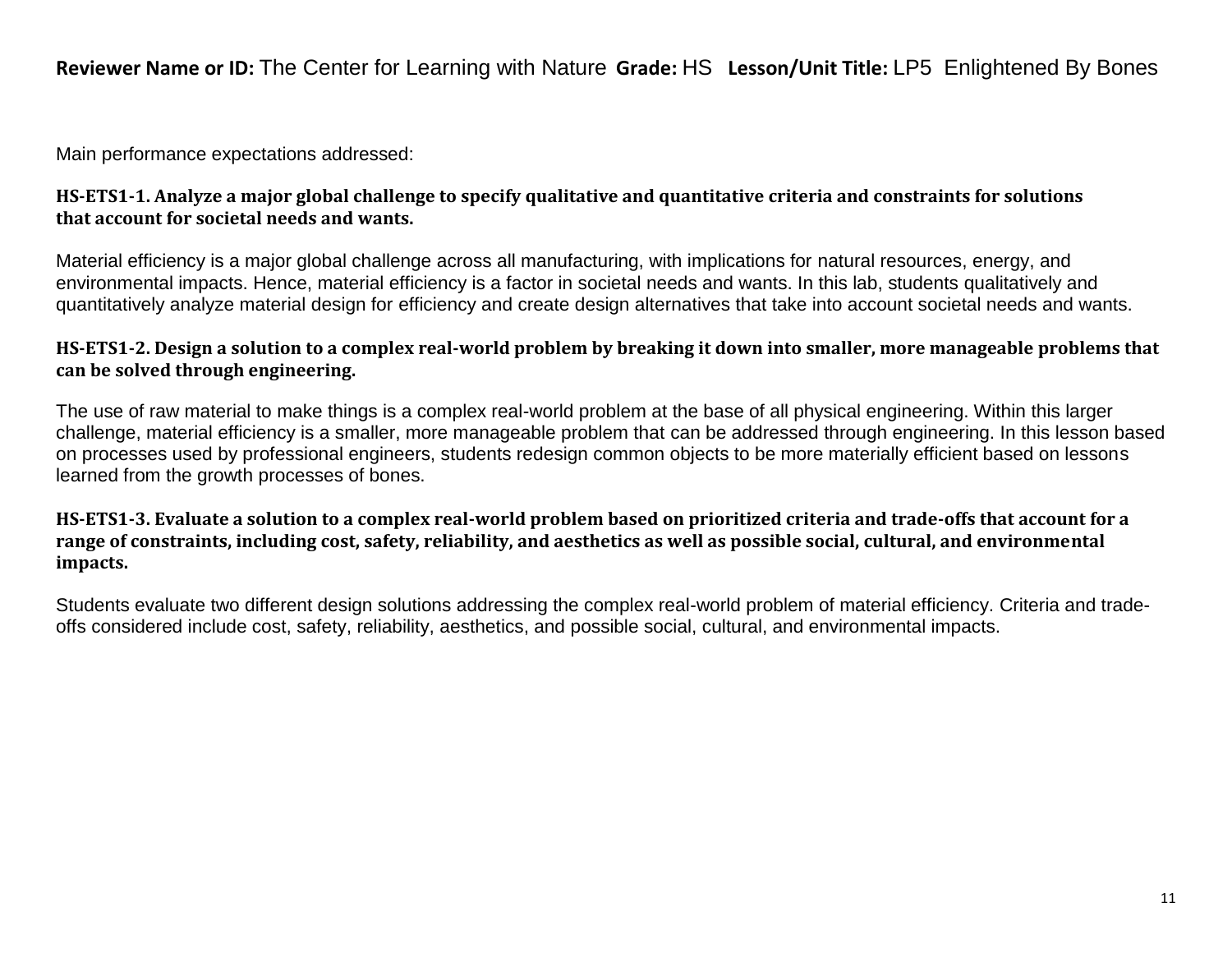## **I. Alignment to the NGSS**

The lesson or unit aligns with the conceptual shifts of the NGSS:

| Criteria                                                                                                                                                                                                                                                                                                                                                                                                                                           | Specific evidence from materials and reviewers' reasoning                                                                                                                                                                                                                                                                                                                                                                                                                                                                                 |
|----------------------------------------------------------------------------------------------------------------------------------------------------------------------------------------------------------------------------------------------------------------------------------------------------------------------------------------------------------------------------------------------------------------------------------------------------|-------------------------------------------------------------------------------------------------------------------------------------------------------------------------------------------------------------------------------------------------------------------------------------------------------------------------------------------------------------------------------------------------------------------------------------------------------------------------------------------------------------------------------------------|
| A. Grade-appropriate elements of the science and engineering                                                                                                                                                                                                                                                                                                                                                                                       | Ai. Science and Engineering Practices.                                                                                                                                                                                                                                                                                                                                                                                                                                                                                                    |
| practice(s), disciplinary core idea(s), and crosscutting<br>concept(s), work together to support students in three-<br>dimensional learning to make sense of phenomena and/or to<br>design solutions to problems.<br>i. Provides opportunities to develop and use specific elements of<br>the practice(s) to make sense of phenomena and/or to design<br>solutions to problems.<br>ii. Provides opportunities to develop and use specific elements | Through constructing explanations and designing solutions, students design a<br>solution to the complex real-world problem of material efficiency, based the<br>photoelastic evidence they produce, criteria emphasizing dematerialization, and<br>tradeoffs involving aesthetic consideration and material design (HS-ETS1-2).<br>Aii. Disciplinary Core Ideas.<br><b>ETS1.A</b> In <b>defining and delimiting engineering problems</b> , students learn that                                                                            |
| of the disciplinary core idea(s) to make sense of phenomena<br>and/or to design solutions to problems.<br>iii. Provides opportunities to develop and use specific elements<br>of the crosscutting concept(s) to make sense of phenomena<br>and/or to design solutions to problems.<br>iv. The three dimensions work together to support students to<br>make sense of phenomena and/or to design solutions to<br>problems.                          | humanity faces global challenges including the use of raw materials to make things,<br>which can be addressed through engineering (HS-ETS1-1). ETS1.B Through<br>developing possible solutions, students evaluate their design solutions considering a<br>range of constraints and considerations (HS-ETS1-3). ETS1.C By optimizing the<br>design solution in the lesson plan activities students come to see how the larger<br>problem of material use can be addressed to a degree through design for<br>dematerialization (HS-ETS1-2). |
|                                                                                                                                                                                                                                                                                                                                                                                                                                                    | Aiii. Cross-cutting Concepts.<br>Students understand the Influence of Science, Engineering, and Technology on<br>Society and the Natural World through the change in material use redesigning<br>material objects can have on the use of raw materials, processing, and disposal (HS-<br>ETS1-1)(HS-ETS1-3).                                                                                                                                                                                                                              |
|                                                                                                                                                                                                                                                                                                                                                                                                                                                    | Aiv. Dimensions Work Together                                                                                                                                                                                                                                                                                                                                                                                                                                                                                                             |
|                                                                                                                                                                                                                                                                                                                                                                                                                                                    | The lesson plan touches on all of the dimensions and elements above in a single,<br>cohesive discussion and set of activities exploring material efficiency.                                                                                                                                                                                                                                                                                                                                                                              |

| Criteria                                                            | Specific evidence from materials and reviewers' reasoning                             |
|---------------------------------------------------------------------|---------------------------------------------------------------------------------------|
| B. Lessons fit together coherently targeting a set of performance   | Bi. This lesson plan on material efficiency links clearly to the previous lessons on  |
| expectations.                                                       | material safety and strength.                                                         |
| i. Each lesson links to previous lessons and provides a need to     | Bii. The lesson plan helps students develop proficiency with performance expectations |
| engage in the current lesson.                                       | $HS-ETS1-1/2/3.$                                                                      |
| ii. The lessons help students develop proficiency on a targeted set |                                                                                       |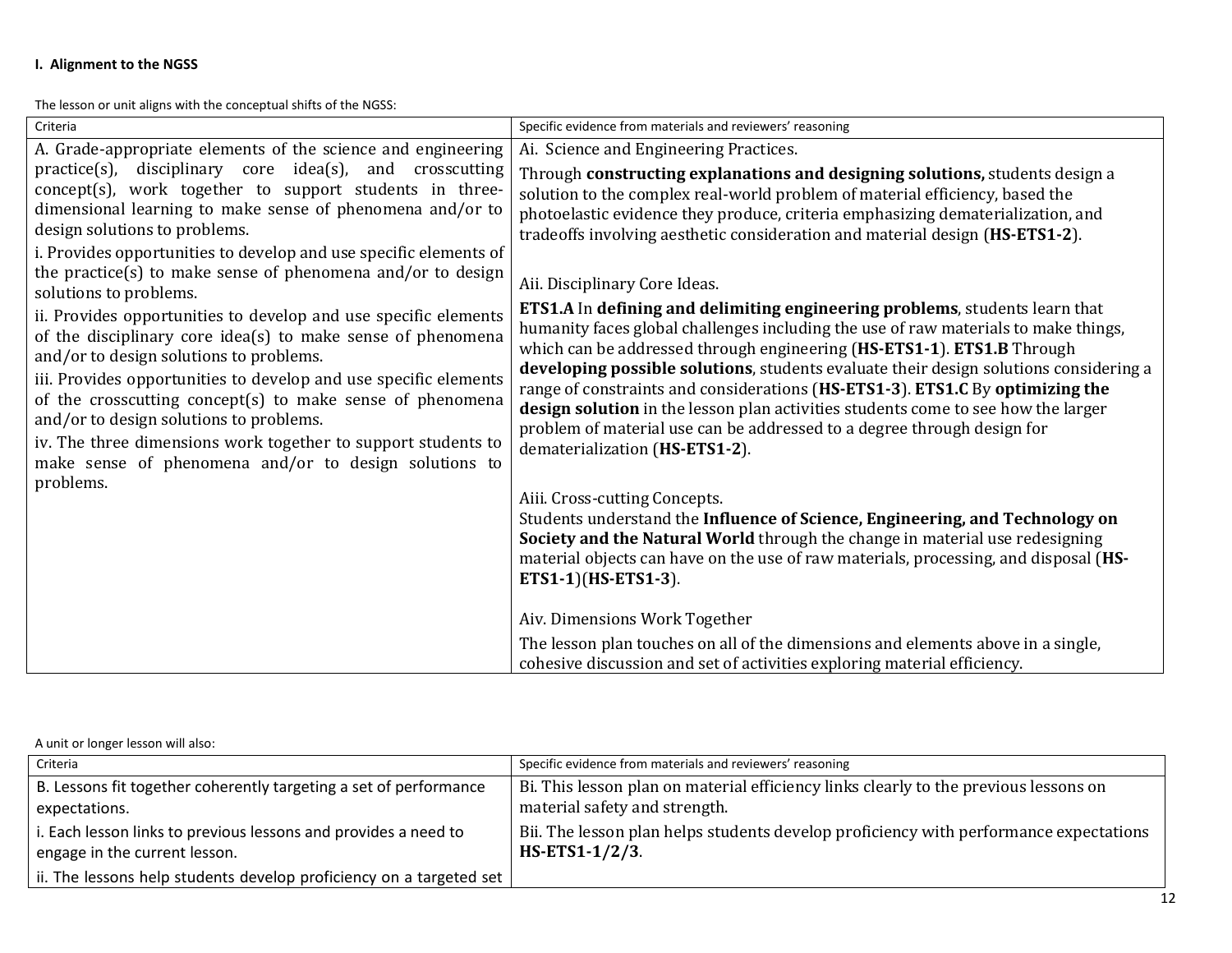| of performance expectations.                                                                                        |                                                                                                                                               |
|---------------------------------------------------------------------------------------------------------------------|-----------------------------------------------------------------------------------------------------------------------------------------------|
| C. Where appropriate, disciplinary core ideas from different<br>disciplines are used together to explain phenomena. | Core ideas are integrated from Life Sciences: LS2.C (HS-LS2-7) and Earth Sciences:<br>ESS3.A, ETS1.B (HS-ESS3-2), ESS3.C, ETS1.B (HS-ESS3-4). |
| D. Where appropriate, crosscutting concepts are used in the                                                         | Yes, with regards to the Influence of Engineering, Technology, and Science on                                                                 |
| explanation of phenomena from a variety of disciplines.                                                             | <b>Society and the Natural World</b>                                                                                                          |
| E. Provides grade-appropriate connection(s) to the Common Core $\vert$ TBD                                          |                                                                                                                                               |
| State Standards in Mathematics and/or English Language Arts &                                                       |                                                                                                                                               |
| Literacy in History/Social Studies, Science and Technical Subjects.                                                 |                                                                                                                                               |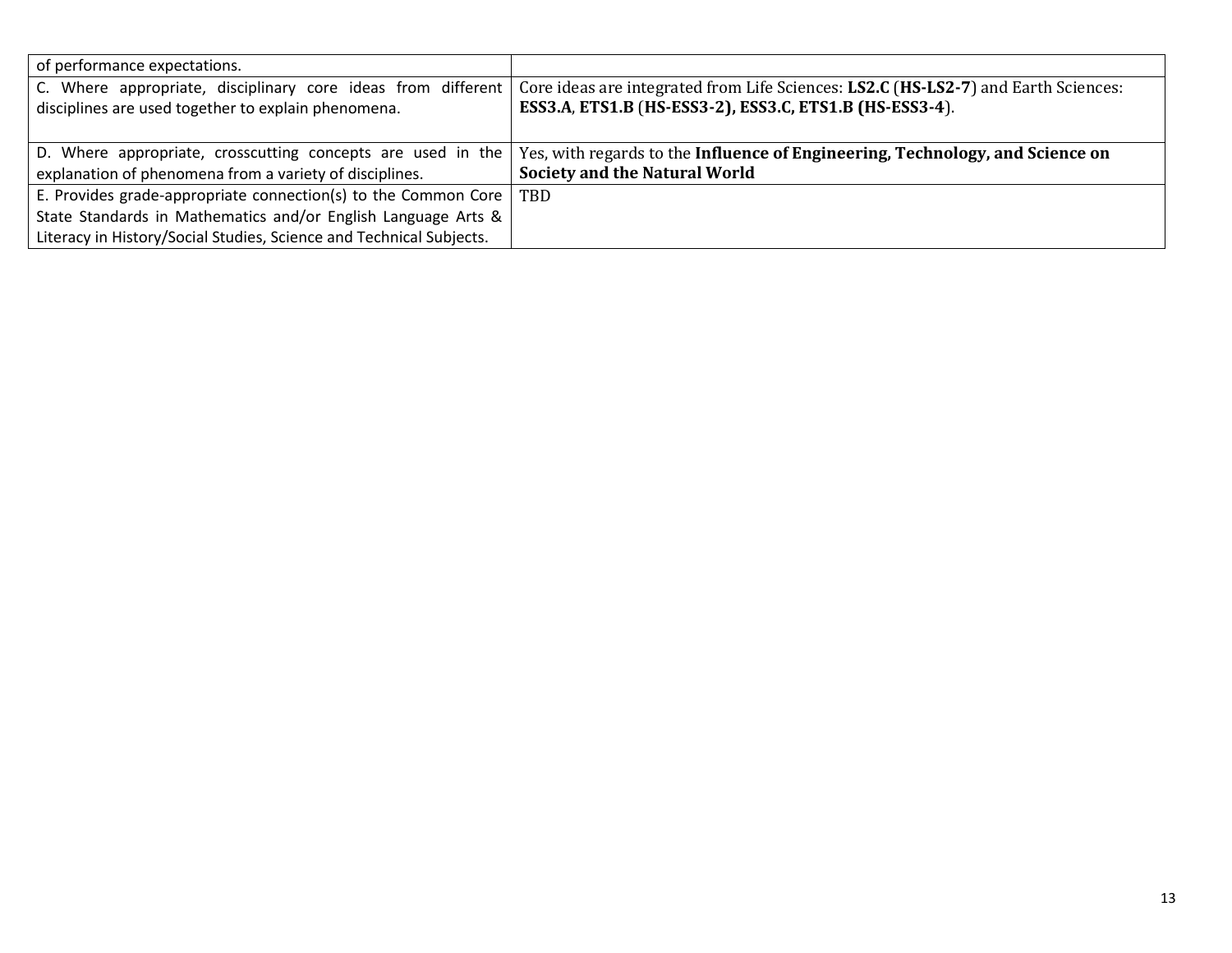## **II. Instructional Supports**

The lesson or unit supports instruction and learning for all students:

| Criteria                                                                                                                                                                                                                                                                                                                                                                                                                                                                                                                                                                                                                                                                                                                                                                                                                                                                                                                                                                                                                                                                                                                                        | Specific evidence from materials and reviewers' reasoning                                                                                                                                                                                                                                                                                                                                                                                                                                                                                                               |
|-------------------------------------------------------------------------------------------------------------------------------------------------------------------------------------------------------------------------------------------------------------------------------------------------------------------------------------------------------------------------------------------------------------------------------------------------------------------------------------------------------------------------------------------------------------------------------------------------------------------------------------------------------------------------------------------------------------------------------------------------------------------------------------------------------------------------------------------------------------------------------------------------------------------------------------------------------------------------------------------------------------------------------------------------------------------------------------------------------------------------------------------------|-------------------------------------------------------------------------------------------------------------------------------------------------------------------------------------------------------------------------------------------------------------------------------------------------------------------------------------------------------------------------------------------------------------------------------------------------------------------------------------------------------------------------------------------------------------------------|
| A. Engages students in authentic and meaningful scenarios that reflect<br>the practice of science and engineering as experienced in the real world<br>and that provide students with a purpose (e.g., making sense of<br>phenomena and/or designing solutions to problems).<br>i. The context, including phenomena, questions, or problems, motivates<br>students to engage in three-dimensional learning.<br>ii. Provides students with relevant phenomena (either firsthand<br>experiences or through representations) to make sense of and/or<br>relevant problems to solve.<br>iii. Engages students in multiple practices that work together with<br>disciplinary core ideas and crosscutting concepts to support students in<br>making sense of phenomena and/or designing solutions to problems.<br>iv. Provides opportunities for students to connect their explanation of a<br>phenomenon and/or their design solution to a problem to their own<br>experience.<br>v. When engineering performance expectations are included, they are<br>used along with disciplinary core ideas from physical, life, or earth and<br>space sciences. | A. The lesson involves learning about the relevance of material design in terms of the<br>use of natural resources, performance, and aesthetics, while engaging students in the<br>practice of dematerialization or material optimization, practices that professional<br>designers and engineers engage in on a regular basis. Moreover, the lesson does this<br>through the engaging biological example of (human) bone growth and shaping<br>processes, and provides students with a hands-on (firsthand) experience of applying<br>these ideas to actual materials. |
| B. Develops deeper understanding of the practices, disciplinary core<br>ideas, and crosscutting concepts by identifying and building on<br>students' prior knowledge.                                                                                                                                                                                                                                                                                                                                                                                                                                                                                                                                                                                                                                                                                                                                                                                                                                                                                                                                                                           | This lesson builds directly from the previous lesson (Tutelage of Trees).                                                                                                                                                                                                                                                                                                                                                                                                                                                                                               |
| C. Uses scientifically accurate and grade-appropriate scientific<br>information, phenomena, and representations to support students'<br>three-dimensional learning.                                                                                                                                                                                                                                                                                                                                                                                                                                                                                                                                                                                                                                                                                                                                                                                                                                                                                                                                                                             | The methods described and practiced are the result of peer-reviewed published<br>research (by Dr. Claus Mattheck). The material is deemed grade-appropriate due to<br>positive pilot evaluation results.                                                                                                                                                                                                                                                                                                                                                                |
| D. Provides opportunities for students to express, clarify, justify,<br>interpret, and represent their ideas and respond to peer and teacher<br>feedback orally and/or in written form as appropriate to support<br>student's three-dimensional learning.                                                                                                                                                                                                                                                                                                                                                                                                                                                                                                                                                                                                                                                                                                                                                                                                                                                                                       | The lesson involves discussion and classroom sharing of student results.                                                                                                                                                                                                                                                                                                                                                                                                                                                                                                |
| E. Provides guidance for teachers to support differentiated instruction<br>in the classroom so that every student's needs are addressed by<br>including:<br>i. Suggestions for how to connect instruction to the students' home,<br>neighborhood, community and/or culture as appropriate.                                                                                                                                                                                                                                                                                                                                                                                                                                                                                                                                                                                                                                                                                                                                                                                                                                                      | The lesson relates concepts using material objects found in the students'<br>environment. Presentation is through mixed modalities including spoken and written<br>word, and graphics. Extensions are provided through homework suggestions.                                                                                                                                                                                                                                                                                                                            |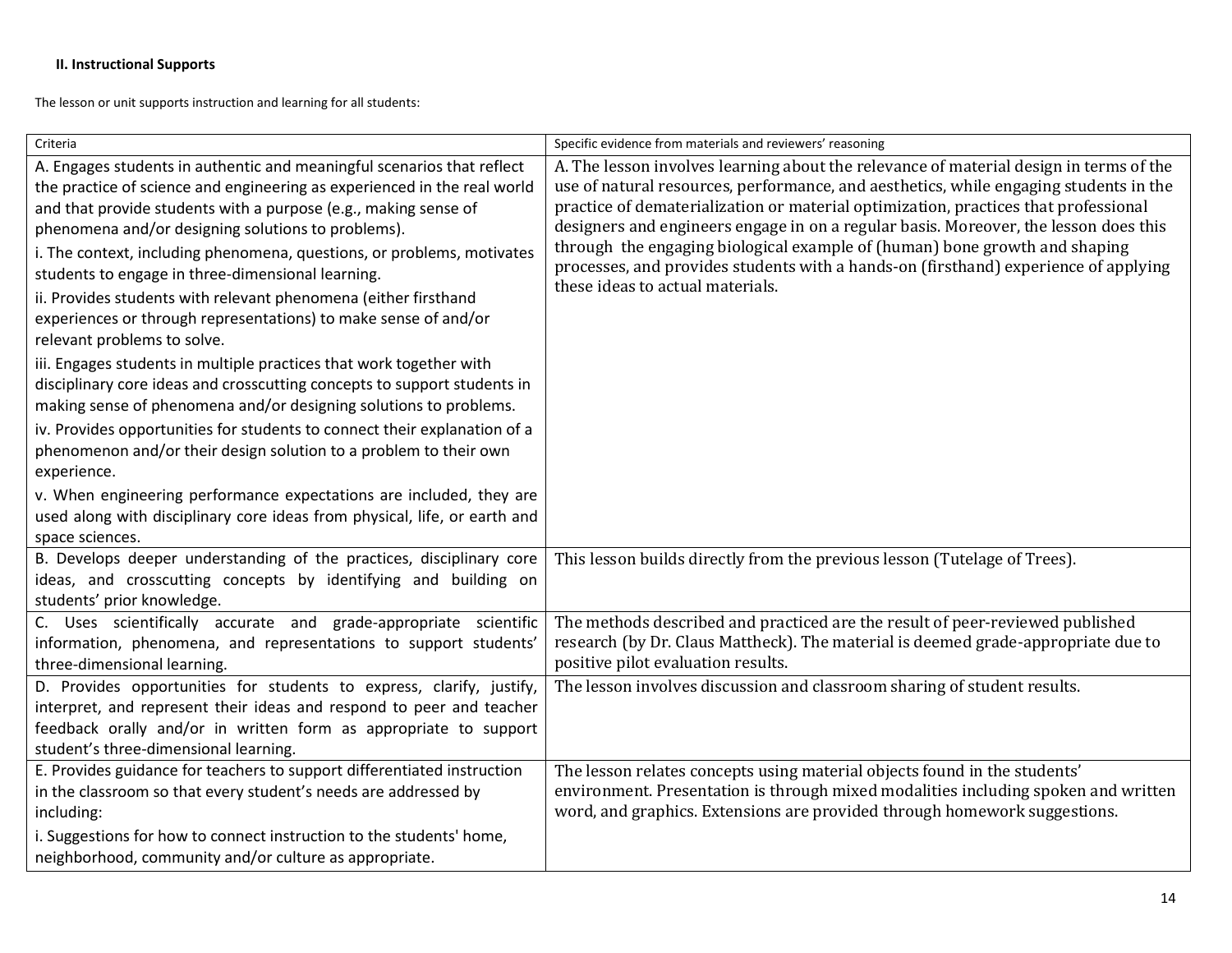| ii. Appropriate reading, writing, listening, and/or speaking alternatives<br>(e.g., translations, picture support, graphic organizers) for students who<br>are English language learners, have special needs, or read well below<br>the grade level. |  |
|------------------------------------------------------------------------------------------------------------------------------------------------------------------------------------------------------------------------------------------------------|--|
| iii. Suggested extra support (e.g., phenomena, representations, tasks)<br>for students who are struggling to meet the performance expectations.                                                                                                      |  |
| iv. Extensions for students with high interest or who have already met<br>the performance expectations to develop deeper understanding of the<br>practices, disciplinary core ideas, and crosscutting concepts.                                      |  |

| Criteria                                                                                                                                                        | Specific evidence from materials and reviewers' reasoning |
|-----------------------------------------------------------------------------------------------------------------------------------------------------------------|-----------------------------------------------------------|
| F. Provides guidance for teachers throughout the unit for how lessons build on $\vert$ Provided through background information give in this and previous lesson |                                                           |
| each other to support students developing deeper understanding of the $\vert$ plans.                                                                            |                                                           |
| practices, disciplinary core ideas, and crosscutting concepts over the course of                                                                                |                                                           |
| the unit.                                                                                                                                                       |                                                           |
| G. Provides supports to help students engage in the practices as needed and This possibility exists through how the teacher conducts the hands-on and           |                                                           |
| gradually adjusts supports over time so that students are increasingly                                                                                          | discussion portions of the lesson.                        |
| responsible for making sense of phenomena and/or designing solutions to                                                                                         |                                                           |
| problems.                                                                                                                                                       |                                                           |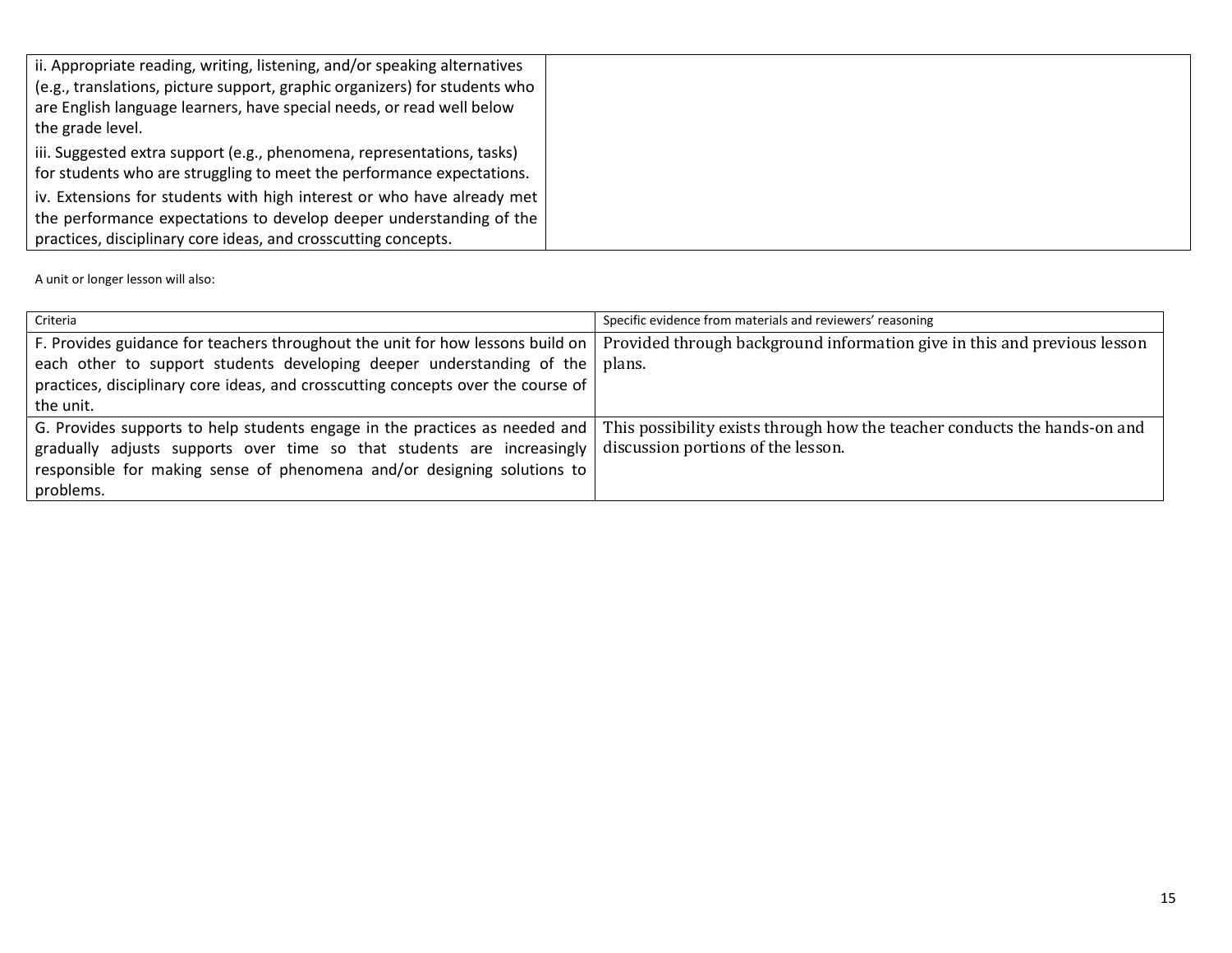## **III. Monitoring Student Progress**

The lesson or unit supports monitoring student progress:

| Criteria                                         | Specific evidence from materials and reviewers' reasoning                                                  |
|--------------------------------------------------|------------------------------------------------------------------------------------------------------------|
| A. Elicits direct, observable evidence of three- | Yes, through the physical alteration of material by students using the principles described in the lesson. |
| dimensional learning by students using           |                                                                                                            |
| practices with core ideas and crosscutting       |                                                                                                            |
| concepts to make sense of phenomena and/or       |                                                                                                            |
| to design solutions.                             |                                                                                                            |
| B. Formative assessments of three-dimensional    | Informal formative assessments through discussions and activities are made available to the teacher for    |
| learning are embedded throughout the             | making formative assessments.                                                                              |
| instruction.                                     |                                                                                                            |
| C. Includes aligned rubrics and<br>scoring       | NA                                                                                                         |
| that provide<br>guidelines<br>guidance<br>for    |                                                                                                            |
| interpreting student performance along the       |                                                                                                            |
| three dimensions to support teachers in (a)      |                                                                                                            |
| planning instruction and (b) providing ongoing   |                                                                                                            |
| feedback to students.                            |                                                                                                            |
| D. Assessing student proficiency using methods,  | See above.                                                                                                 |
| vocabulary, representations, and examples that   |                                                                                                            |
| are accessible and unbiased for all students.    |                                                                                                            |

| Criteria                                    | Specific evidence from materials and reviewers' reasoning                                                       |
|---------------------------------------------|-----------------------------------------------------------------------------------------------------------------|
| E. Includes pre-, formative, summative, and | Opportunities for assessment at all stages are included through discussions and activities in-class.            |
| self-assessment measures that assess three- |                                                                                                                 |
| dimensional learning.                       |                                                                                                                 |
|                                             | F. Provides multiple opportunities for students   Yes, through the in-class hands-on and discussion activities. |
| to demonstrate performance of practices     |                                                                                                                 |
| connected with their understanding of       |                                                                                                                 |
| disciplinary core ideas and crosscutting    |                                                                                                                 |
| concepts and receive feedback.              |                                                                                                                 |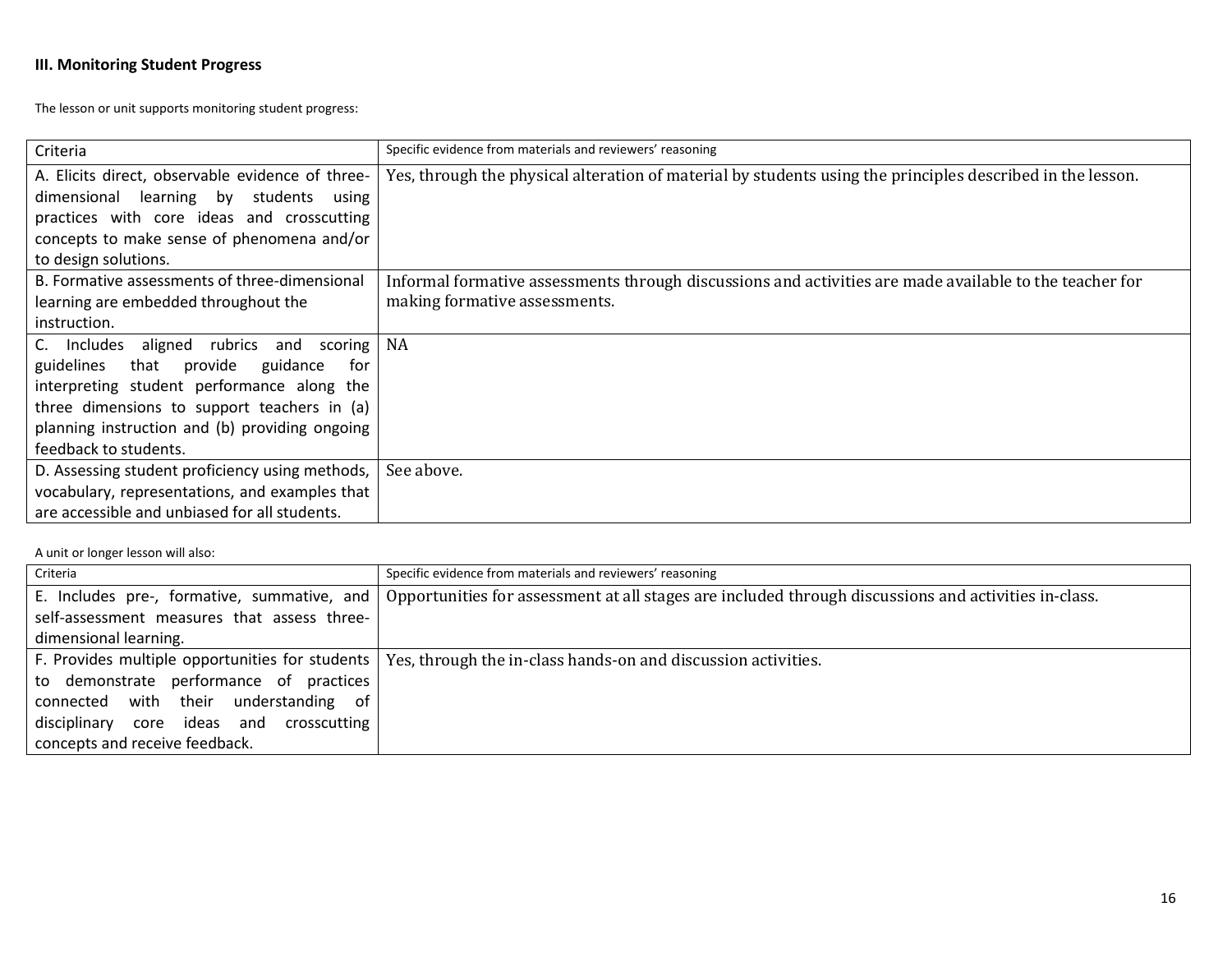**Reviewer Name or ID:** The Center for Learning with Nature **Grade:** HS **Lesson/Unit Title:** LP9 The Acumen of Ants

Main performance expectations addressed:

**HS-ETS1-3. Evaluate a solution to a complex real-world problem based on prioritized criteria and trade-offs that account for a range of constraints, including cost, safety, reliability, and aesthetics as well as possible social, cultural, and environmental impacts.**

This lesson plan evaluates computer science solutions to the fundamental real-world challenge of search (i.e., search algorithms). The evaluation is based on the prioritized criteria and constraints related to efficiency (speed) and accuracy of results.

# **HS-ETS1-4. Use a computer simulation to model the impact of proposed solutions to a complex real-world problem with numerous criteria and constraints on interactions within and between systems relevant to the problem.**

This lesson plan uses a computer simulation to model computer science solutions to the complex real-world problem of search, and explores the criteria and constraints related to efficiency (speed) and accuracy of results within and between systems relevant to this challenge.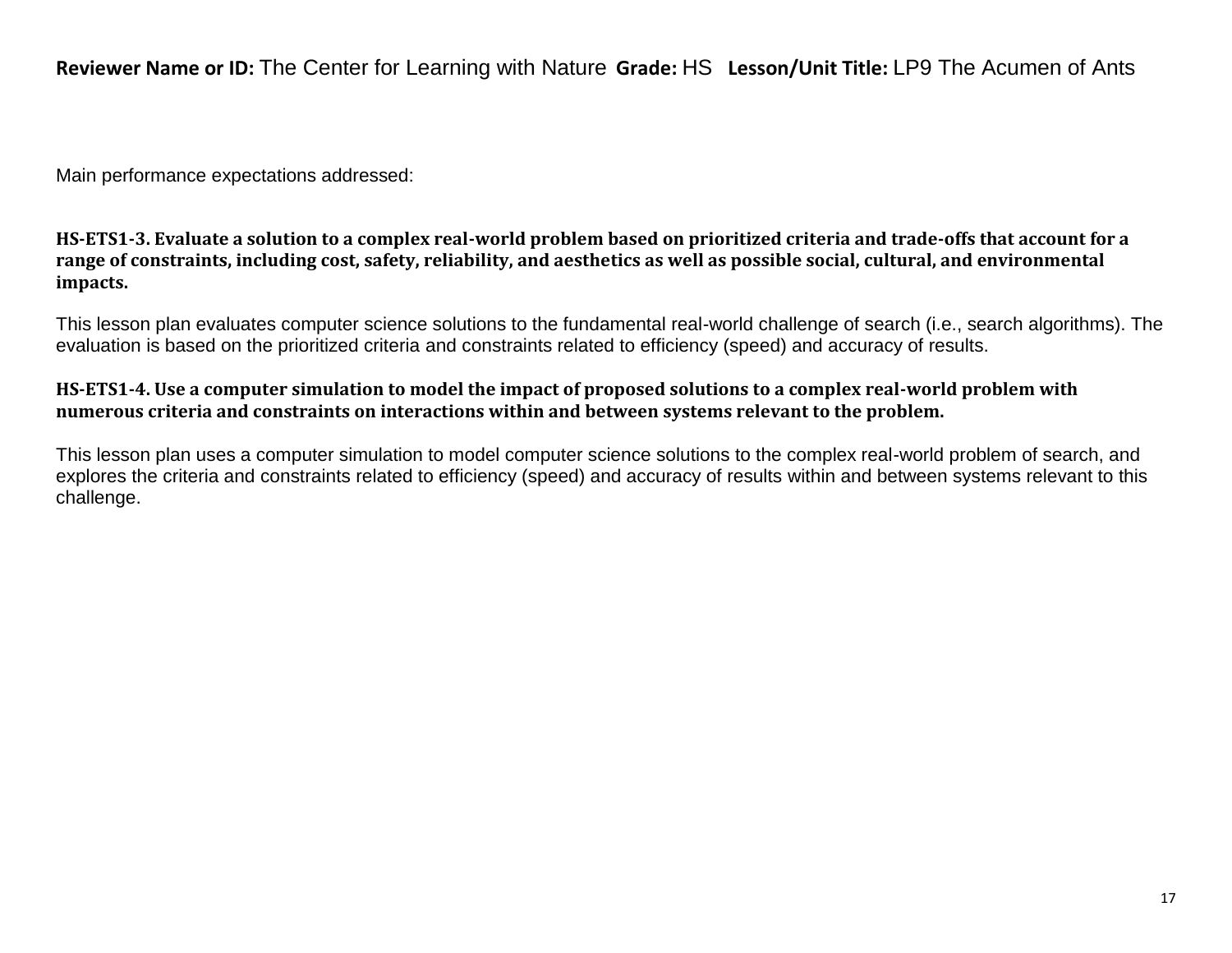## **I. Alignment to the NGSS**

The lesson or unit aligns with the conceptual shifts of the NGSS:

| Criteria                                                          | Specific evidence from materials and reviewers' reasoning                                |
|-------------------------------------------------------------------|------------------------------------------------------------------------------------------|
| A. Grade-appropriate elements of the science and engineering      | Ai. The lesson plan is all about <b>computational thinking</b> , and compares two search |
| practice(s), disciplinary core idea(s), and crosscutting          | algorithms used by computers, exhaustive search (i.e., brute force search) and ant       |
| concept(s), work together to support students in three-           | colony optimization (inspired by the foraging methodologies used by ants). Students      |
| dimensional learning to make sense of phenomena and/or to         | explore and contrast these two algorithms through the use of computer-based and          |
| design solutions to problems.                                     | other kinds of simulation, providing them the opportunity of using computer              |
| i. Provides opportunities to develop and use specific elements of | simulations to predict the effects of a design solution on systems and/or the            |
| the practice(s) to make sense of phenomena and/or to design       | interactions between systems. (HS-ETS1-4). Students in the process have the              |
| solutions to problems.                                            | opportunity to evaluate a solution to a complex real-world problem (optimized search     |
| ii. Provides opportunities to develop and use specific elements   | algorithms), based on student-generated sources of evidence, prioritized criteria, and   |
| of the disciplinary core idea(s) to make sense of phenomena       | tradeoff considerations (e.g., time and accuracy). (HS-ETS1-3).                          |
| and/or to design solutions to problems.                           | Aii. The lesson provides opportunities for students to explore disciplinary core ideas,  |
| iii. Provides opportunities to develop and use specific elements  | specifically through its contrasting of two possible computer science solutions          |
| of the crosscutting concept(s) to make sense of phenomena         | (ETS1.B: Developing Possible Solutions), evaluating each in terms of various criteria    |
| and/or to design solutions to problems.                           | and constraints (HS-ETS1-3) and using physical and computer-based models as aids in      |
| iv. The three dimensions work together to support students to     | this evaluation process (HS-ETS1-4).                                                     |
| make sense of phenomena and/or to design solutions to             | Aiii. The lesson addresses cross-cutting concepts through its use of physical and        |
| problems.                                                         | computers models (HS-ETS1-4) and provides Connections to Engineering,                    |
|                                                                   | Technology, and Applications of Science in exploring these algorithms within the         |
|                                                                   | context of their impact on computer technology and human well-being, as a matter of      |
|                                                                   | cost and benefit.                                                                        |
|                                                                   | Aiv. The lesson uses ideas and approaches from all 3 dimensions of the NGSS to           |
|                                                                   | support student learning.                                                                |

| Criteria                                                                                         | Specific evidence from materials and reviewers' reasoning                                                                  |
|--------------------------------------------------------------------------------------------------|----------------------------------------------------------------------------------------------------------------------------|
| B. Lessons fit together coherently targeting a set of performance                                | Bi. The lesson links to other lesson plans primarily through the theme of innovation                                       |
| expectations.                                                                                    | inspired by Nature running throughout the entire curriculum.                                                               |
| i. Each lesson links to previous lessons and provides a need to<br>engage in the current lesson. | Bii. The lesson helps students develop proficiency on the specific performance<br>expectations of HS-ETS1-3 and HS-ETS1-4. |
| ii. The lessons help students develop proficiency on a targeted set                              |                                                                                                                            |
| of performance expectations.                                                                     |                                                                                                                            |
| C. Where appropriate, disciplinary core ideas from different                                     | C. The lesson is fairly self-contained in specifically addressing the performance                                          |
| disciplines are used together to explain phenomena.                                              | expectations mentioned, and there does not appear to be appropriate opportunities for                                      |
|                                                                                                  | involving disciplinary core ideas from different disciplines. However, the lesson itself is                                |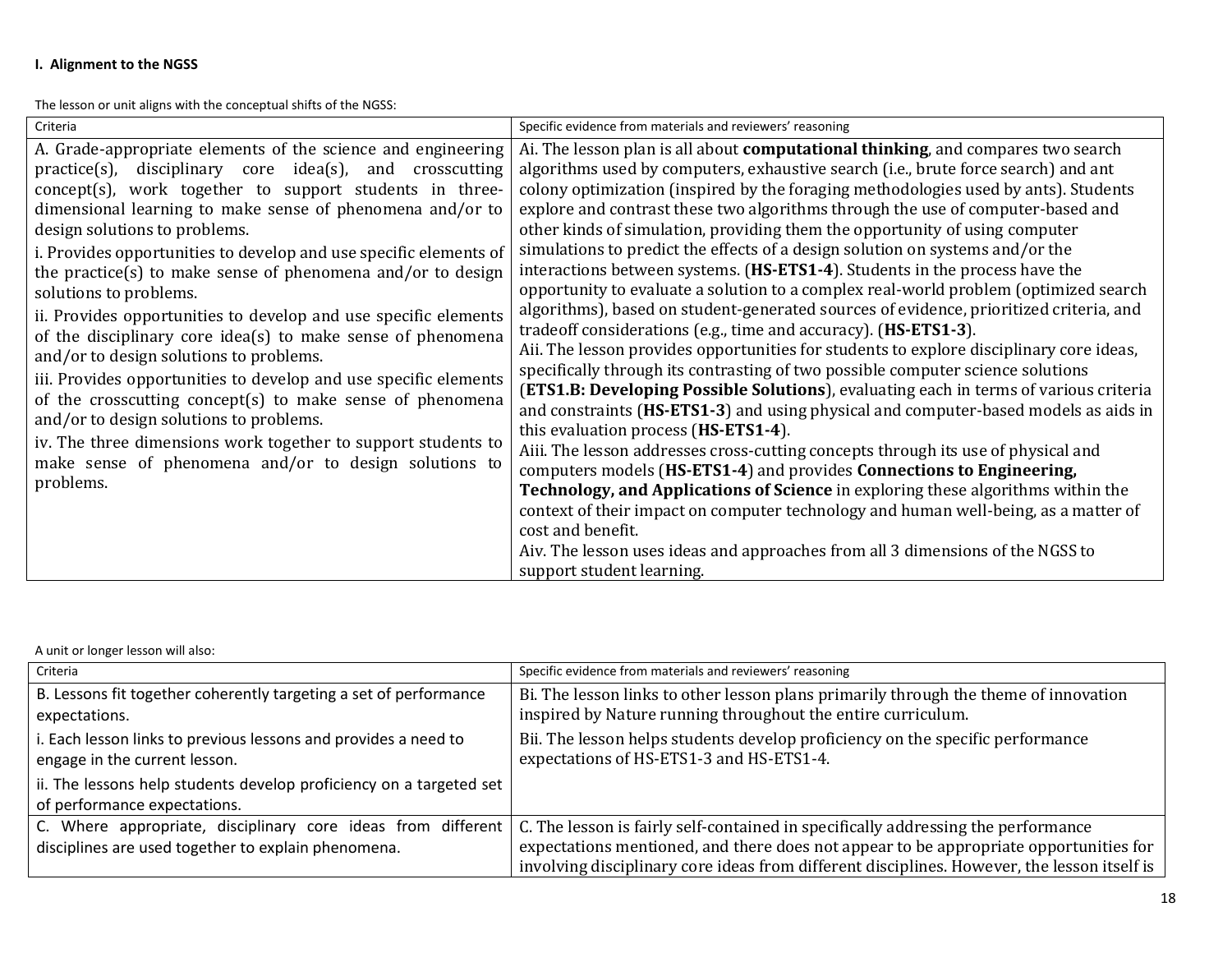|                                                                                                                                                                                                        | fairly interdisciplinary, involving ideas from mathematics, computer science, and<br>biology.                                                                                                                                                                                                                                                                              |
|--------------------------------------------------------------------------------------------------------------------------------------------------------------------------------------------------------|----------------------------------------------------------------------------------------------------------------------------------------------------------------------------------------------------------------------------------------------------------------------------------------------------------------------------------------------------------------------------|
| D. Where appropriate, crosscutting concepts are used in the<br>explanation of phenomena from a variety of disciplines.                                                                                 | D. The lesson is fairly self-contained in specifically addressing the performance<br>expectations mentioned, and there does not appear to be appropriate opportunities for<br>involving disciplinary core ideas from different disciplines. However, the lesson itself is<br>fairly interdisciplinary, involving ideas from mathematics, computer science, and<br>biology. |
| E. Provides grade-appropriate connection(s) to the Common Core<br>State Standards in Mathematics and/or English Language Arts &<br>Literacy in History/Social Studies, Science and Technical Subjects. | E. The lesson explores combinatorial mathematics, an aspect connected to the high<br>school mathematics standards of the Common Core (e.g.,<br>http://www.corestandards.org/Math/Content/HSA/APR/)                                                                                                                                                                         |

## **II. Instructional Supports**

The lesson or unit supports instruction and learning for all students:

| Criteria                                                                                                                                                                                                                                                                                                                                                                              | Specific evidence from materials and reviewers' reasoning                                                                                                                                                                                                                                                                                                                   |
|---------------------------------------------------------------------------------------------------------------------------------------------------------------------------------------------------------------------------------------------------------------------------------------------------------------------------------------------------------------------------------------|-----------------------------------------------------------------------------------------------------------------------------------------------------------------------------------------------------------------------------------------------------------------------------------------------------------------------------------------------------------------------------|
| A. Engages students in authentic and meaningful scenarios that reflect<br>the practice of science and engineering as experienced in the real world<br>and that provide students with a purpose (e.g., making sense of<br>phenomena and/or designing solutions to problems).                                                                                                           | Ai. This lesson combines two relevant and engaging contexts, computer science (an<br>increasingly pertinent part of the modern world) and Nature, and does so by posing<br>questions that are readily grasped by students (i.e., search optimization).<br>Aii. See above.                                                                                                   |
| i. The context, including phenomena, questions, or problems, motivates<br>students to engage in three-dimensional learning.                                                                                                                                                                                                                                                           | Aiii. This lesson makes particularly good use of physical, mathematical, and computer-<br>based modeling to explore the lesson topic.                                                                                                                                                                                                                                       |
| ii. Provides students with relevant phenomena (either firsthand<br>experiences or through representations) to make sense of and/or<br>relevant problems to solve.                                                                                                                                                                                                                     | Aiv. The lesson uses phenomena students are very familiar with (e.g., internet<br>searches) to explore larger computer science questions, as well as physical modeling<br>to make these phenomena more intuitive.                                                                                                                                                           |
| iii. Engages students in multiple practices that work together with<br>disciplinary core ideas and crosscutting concepts to support students in<br>making sense of phenomena and/or designing solutions to problems.<br>iv. Provides opportunities for students to connect their explanation of a<br>phenomenon and/or their design solution to a problem to their own<br>experience. | Av. The lesson is fairly self-contained in specifically addressing the performance<br>expectations mentioned, and there does not appear to be appropriate opportunities<br>for involving disciplinary core ideas from different disciplines. However, the lesson<br>itself is fairly interdisciplinary, involving ideas from mathematics, computer science,<br>and biology. |
| v. When engineering performance expectations are included, they are<br>used along with disciplinary core ideas from physical, life, or earth and<br>space sciences.                                                                                                                                                                                                                   |                                                                                                                                                                                                                                                                                                                                                                             |
| B. Develops deeper understanding of the practices, disciplinary core<br>ideas, and crosscutting concepts by identifying and<br>building on<br>students' prior knowledge.                                                                                                                                                                                                              | B. Students have vague ideas about search algorithms from frequent use of internet<br>search and this lesson clarifies and builds upon these experiences.                                                                                                                                                                                                                   |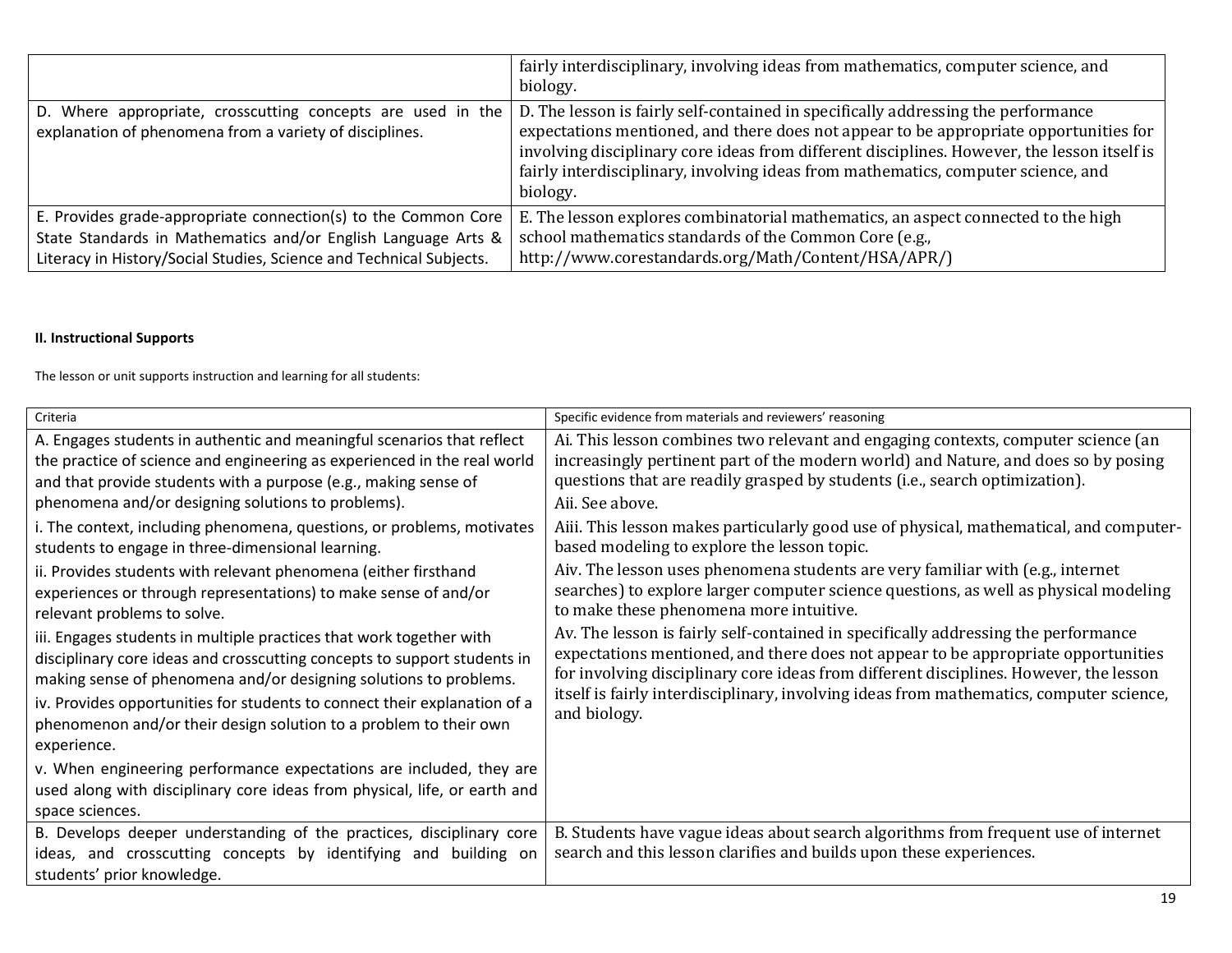| C. Uses scientifically accurate and grade-appropriate<br>scientific<br>information, phenomena, and representations to support students'<br>three-dimensional learning.                                                                                    | C. The information in the lesson is well-referenced and accurately depicted. The<br>concepts are readily understandable to high school and middle school students, and<br>uses various models to help students deepen their understanding of the concepts<br>addressed. |
|-----------------------------------------------------------------------------------------------------------------------------------------------------------------------------------------------------------------------------------------------------------|-------------------------------------------------------------------------------------------------------------------------------------------------------------------------------------------------------------------------------------------------------------------------|
| D. Provides opportunities for students to express, clarify, justify,<br>interpret, and represent their ideas and respond to peer and teacher<br>feedback orally and/or in written form as appropriate to support<br>student's three-dimensional learning. | D. The lesson includes these opportunities primarily through classroom discussion.                                                                                                                                                                                      |
| E. Provides guidance for teachers to support differentiated instruction<br>in the classroom so that every student's needs are addressed by<br>including:                                                                                                  | Ei. The context of this lesson relates well to the students' personal experiences.<br>Eii. The lesson uses methods like mathematical symbols and physical modeling to<br>convey ideas in a way that a wide variety of students can understand.                          |
| i. Suggestions for how to connect instruction to the students' home,<br>neighborhood, community and/or culture as appropriate.                                                                                                                            | Eiii. The lesson is crafted in such a way that extra support should not be needed, but<br>additional resources are provided in the "More Resources" section.                                                                                                            |
| ii. Appropriate reading, writing, listening, and/or speaking alternatives<br>(e.g., translations, picture support, graphic organizers) for students who<br>are English language learners, have special needs, or read well below<br>the grade level.      | Eiv. This is provided through the homework.                                                                                                                                                                                                                             |
| iii. Suggested extra support (e.g., phenomena, representations, tasks)<br>for students who are struggling to meet the performance expectations.                                                                                                           |                                                                                                                                                                                                                                                                         |
| iv. Extensions for students with high interest or who have already met<br>the performance expectations to develop deeper understanding of the<br>practices, disciplinary core ideas, and crosscutting concepts.                                           |                                                                                                                                                                                                                                                                         |

| Criteria                                                                         | Specific evidence from materials and reviewers' reasoning                  |
|----------------------------------------------------------------------------------|----------------------------------------------------------------------------|
| F. Provides guidance for teachers throughout the unit for how lessons build on   | Provided through background information give in the lesson plan.           |
| each other to support students developing deeper understanding of the            |                                                                            |
| practices, disciplinary core ideas, and crosscutting concepts over the course of |                                                                            |
| the unit.                                                                        |                                                                            |
| G. Provides supports to help students engage in the practices as needed and      | This is provided through the design of the lesson, which draws on students |
| gradually adjusts supports over time so that students are increasingly           | to think through questions in classroom discussion.                        |
| responsible for making sense of phenomena and/or designing solutions to          |                                                                            |
| problems.                                                                        |                                                                            |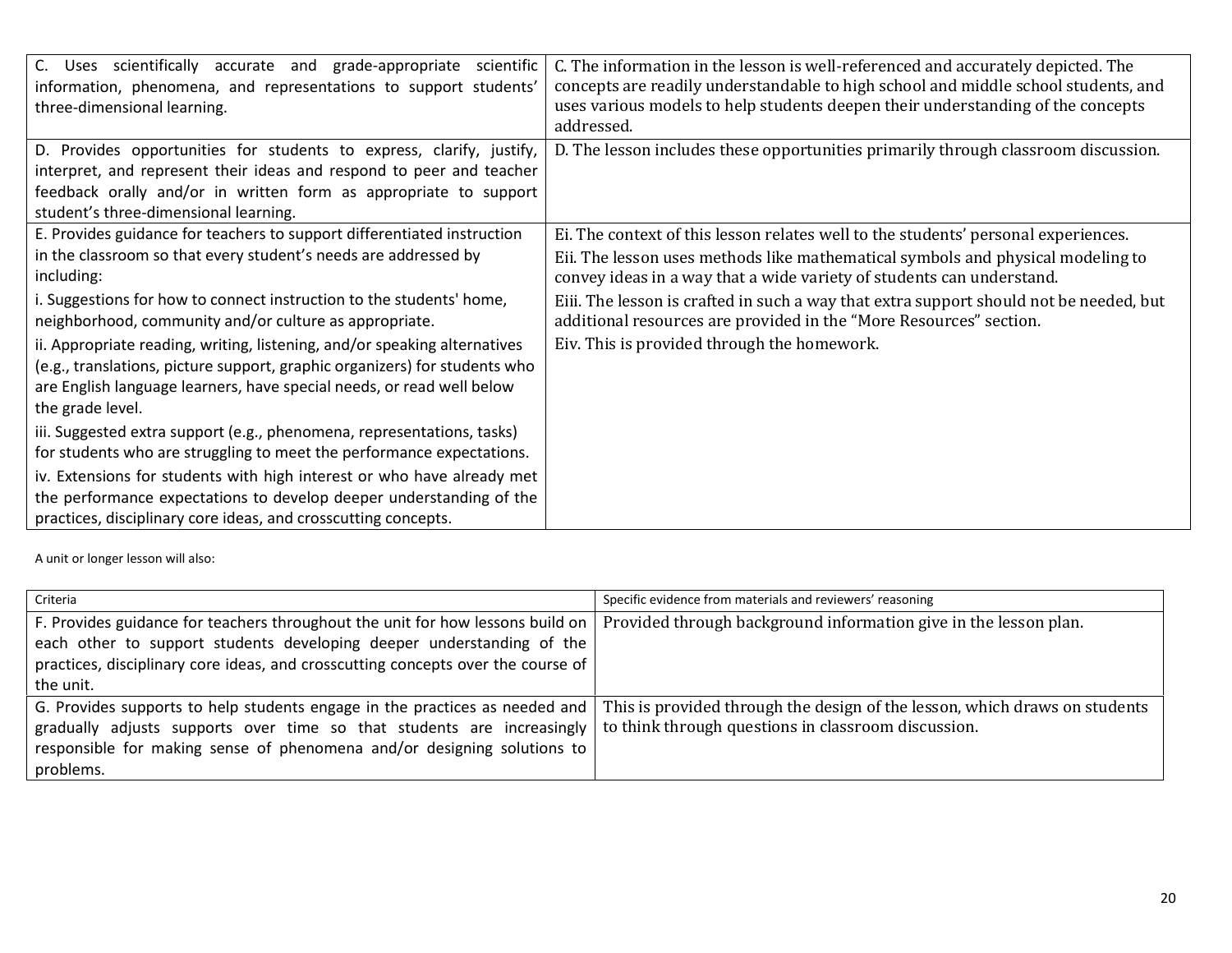# **III. Monitoring Student Progress**

The lesson or unit supports monitoring student progress:

| Criteria                                         | Specific evidence from materials and reviewers' reasoning                                                   |
|--------------------------------------------------|-------------------------------------------------------------------------------------------------------------|
| A. Elicits direct, observable evidence of three- | Provided through classroom discussion and individual homework assignments.                                  |
| dimensional learning by students<br>using        |                                                                                                             |
| practices with core ideas and crosscutting       |                                                                                                             |
| concepts to make sense of phenomena and/or       |                                                                                                             |
| to design solutions.                             |                                                                                                             |
| B. Formative assessments of three-dimensional    | Yes, primarily through classroom discussion, since the lesson plan spans only one classroom period.         |
| learning are embedded throughout the             |                                                                                                             |
| instruction.                                     |                                                                                                             |
| Includes aligned rubrics and scoring<br>C.       | Not so much; could be improved.                                                                             |
| guidelines<br>that provide guidance<br>for       |                                                                                                             |
| interpreting student performance along the       |                                                                                                             |
| three dimensions to support teachers in (a)      |                                                                                                             |
| planning instruction and (b) providing ongoing   |                                                                                                             |
| feedback to students.                            |                                                                                                             |
| D. Assessing student proficiency using methods,  | Not provided since individual student assessments are not provided, but could readily be incorporated e.g., |
| vocabulary, representations, and examples that   | through the individualized homework assignment.                                                             |
| are accessible and unbiased for all students.    |                                                                                                             |

| Criteria                                    | Specific evidence from materials and reviewers' reasoning                                                               |
|---------------------------------------------|-------------------------------------------------------------------------------------------------------------------------|
| E. Includes pre-, formative, summative, and | Yes, through in-class discussion and individual homework assignments.                                                   |
| self-assessment measures that assess three- |                                                                                                                         |
| dimensional learning.                       |                                                                                                                         |
|                                             | F. Provides multiple opportunities for students   Yes, through in-class discussion and individual homework assignments. |
| to demonstrate performance of practices     |                                                                                                                         |
| connected with their understanding of       |                                                                                                                         |
| disciplinary core ideas and crosscutting    |                                                                                                                         |
| concepts and receive feedback.              |                                                                                                                         |